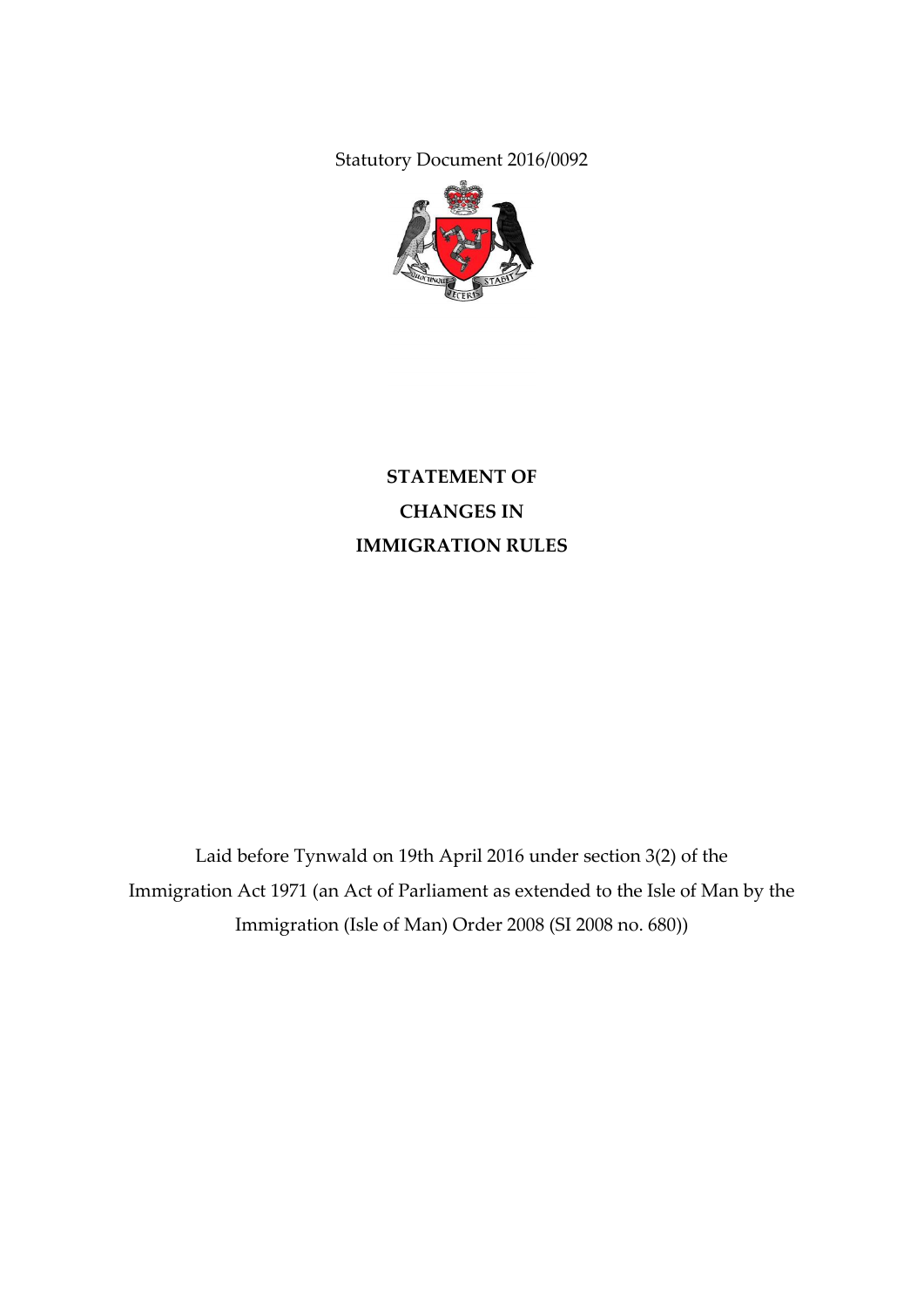The Council of Ministers has made the following changes to the Immigration Rules laid down by it as to the practice to be followed in the administration of the Immigration Act 1971<sup>1</sup> (of Parliament) as it has effect in the Isle of Man**<sup>2</sup>** for regulating entry into and the stay of persons in the Isle of Man and contained in the Statement laid before Tynwald on  $17^{\rm th}$  May 2005 $^{\rm 3}$ .

The changes in this Statement shall take effect on 18 th March 2016. However, if an applicant has made an application for entry clearance or leave before 18 th March 2016 and the application has not been decided before that date, it will be decided in accordance with the rules in force on 17 th March 2016.

# **Changes to the Introduction**

I1. After the definition for "the same employer" or "the same sponsor" insert:

"Under Part 6A and Appendix A of these Rules, "Designated Competent Body" means an organisation which has been approved by the UK Border Agency to endorse applicants as a Tier 1 (Exceptional Talent) Migrant.

Under Part 6A and Appendix A of these Rules, "Tier 1 (Exceptional Talent) Unique Reference Number" means a unique reference number provided by the UK Border Agency to an applicant prior to making his application as a Tier 1 (Exceptional Talent) Migrant."

- I2. In the definition for "Tier 1 Migrant" after "means a migrant who is granted leave as a" insert "Tier 1 (Exceptional Talent) Migrant,"
- I3. After the definition for "Tier 1 Migrant" insert:

""Tier 1 (Exceptional Talent) Migrant" means a migrant who is granted leave under paragraphs 245B to 245BF of these Rules."

# **Changes to Part 1**

1.1 In paragraph 28A(b) after "An application for entry clearance as a" insert "Tier 1 (Exceptional Talent) Migrant or as a"

 $\overline{\phantom{a}}$ 

<sup>&</sup>lt;sup>1</sup> 1971 c. 77

<sup>&</sup>lt;sup>2</sup> See the Immigration (Isle of Man) Order 2008 (S.I. 2008 No 680)

<sup>3</sup> S.D. 62/05 amended by S.D.692/05, S.D. 442/06, S.D. 547/06, S.D. 781/06, S.D. 871/06, S.D. 124/07, S.D. 303/07, S.D. 534/07, S.D. 02/08, S.D. 500/08, GC 32/09, GC 35/09, GC 14/10, GC 26/10, GC 02/11, SD 518/11, SD 40/12, SD 0288/12, SD 0625/12, SD 0657/12, SD250/13, SD 302/13, SD 345/13 ,SD 2014/0004, SD 2014/0082, SD 2014/241, SD 2014/314 , SD 2014/324, SD 2014/0344, SD 2015/0265, SD 2015/0302 and SD 2015/0386.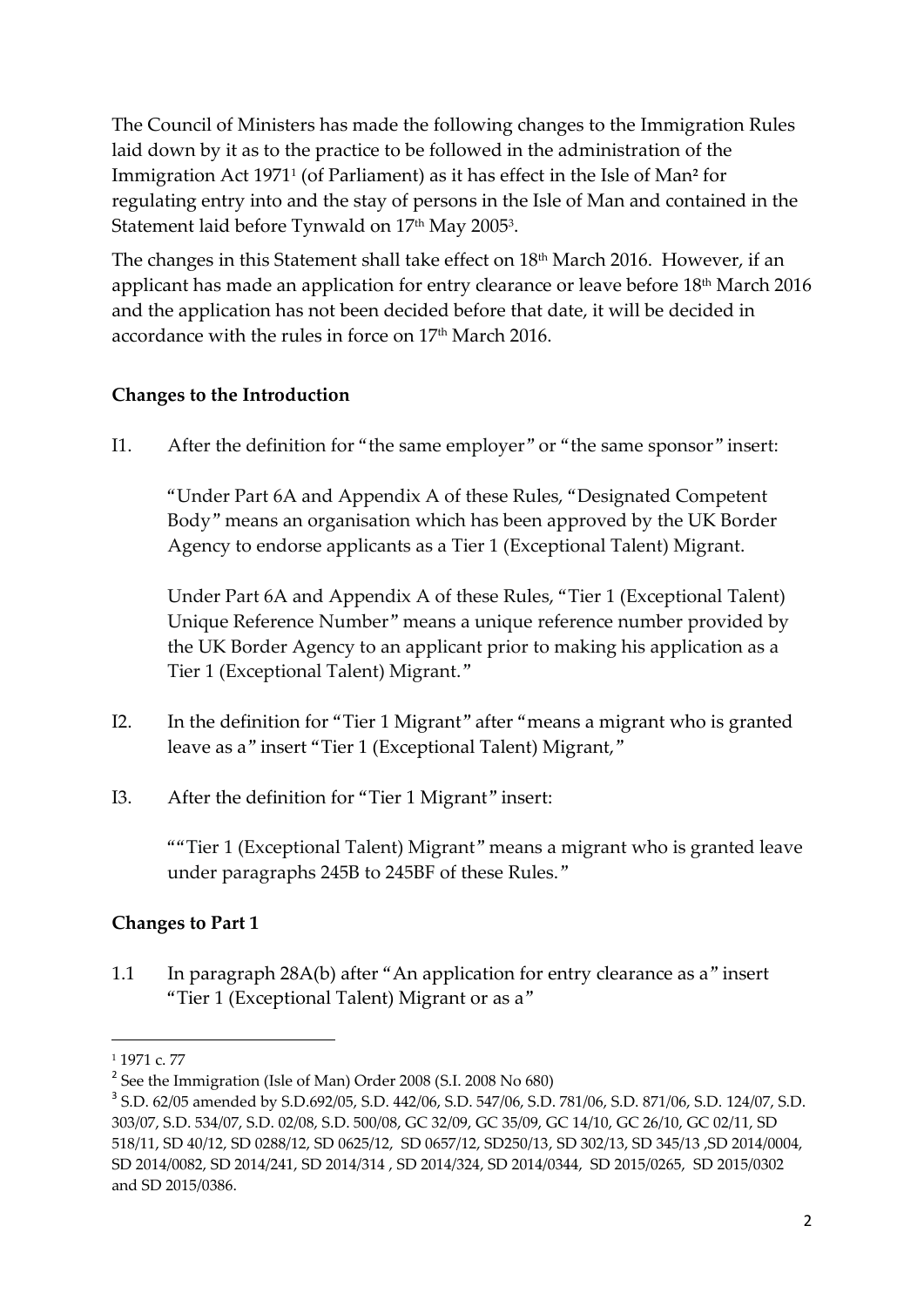# **Changes to Part 6A**

# **"Tier 1 (Exceptional Talent) Migrants**

#### **245B. Purpose**

This route is for exceptionally talented individuals in the particular fields, who wish to work in the Isle of Man. These individuals are those who are already internationally recognised at the highest level as world leaders in their particular field, or who have already demonstrated exceptional promise and are likely to become world leaders in their particular area.

#### **245BA. Entry to the Isle of Man**

All migrants arriving in the Isle of Man and wishing to enter as a Tier 1 (Exceptional Talent) Migrant must have a valid entry clearance for entry under this route. If they do not have a valid entry clearance, entry will be refused.

#### **245BB. Requirements for entry clearance**

To qualify for entry clearance as a Tier 1 (Exceptional Talent) Migrant, an applicant must meet the requirements listed below. If the applicant meets these requirements, entry clearance will be granted. If the applicant does not meet these requirements, the application will be refused.

### **Requirements:**

- (a) The applicant must not fall for refusal under the general grounds for refusal.
- (c) The applicant must have a minimum of 75 points under paragraphs 1 to 6 of Appendix A.
- (d) an applicant who has, or was last granted, leave as a student or a Postgraduate Doctor or Dentist, a Student Nurse, a Student Writing-Up a Thesis, a Student Re-Sitting an Examination or as a Tier 4 Migrant and:

(i) is currently being sponsored by a government or international scholarship agency, or

(ii) was being sponsored by a government or international scholarship agency, and that sponsorship came to an end 12 months ago or less,

must provide the unconditional written consent of the sponsoring Government or agency to the application and must provide the specified documents as set out in paragraph 245A above to show that this requirement has been met.

<sup>6</sup>A.1. After paragraph 245A delete "245B to 245BF [Not Used]" and substitute: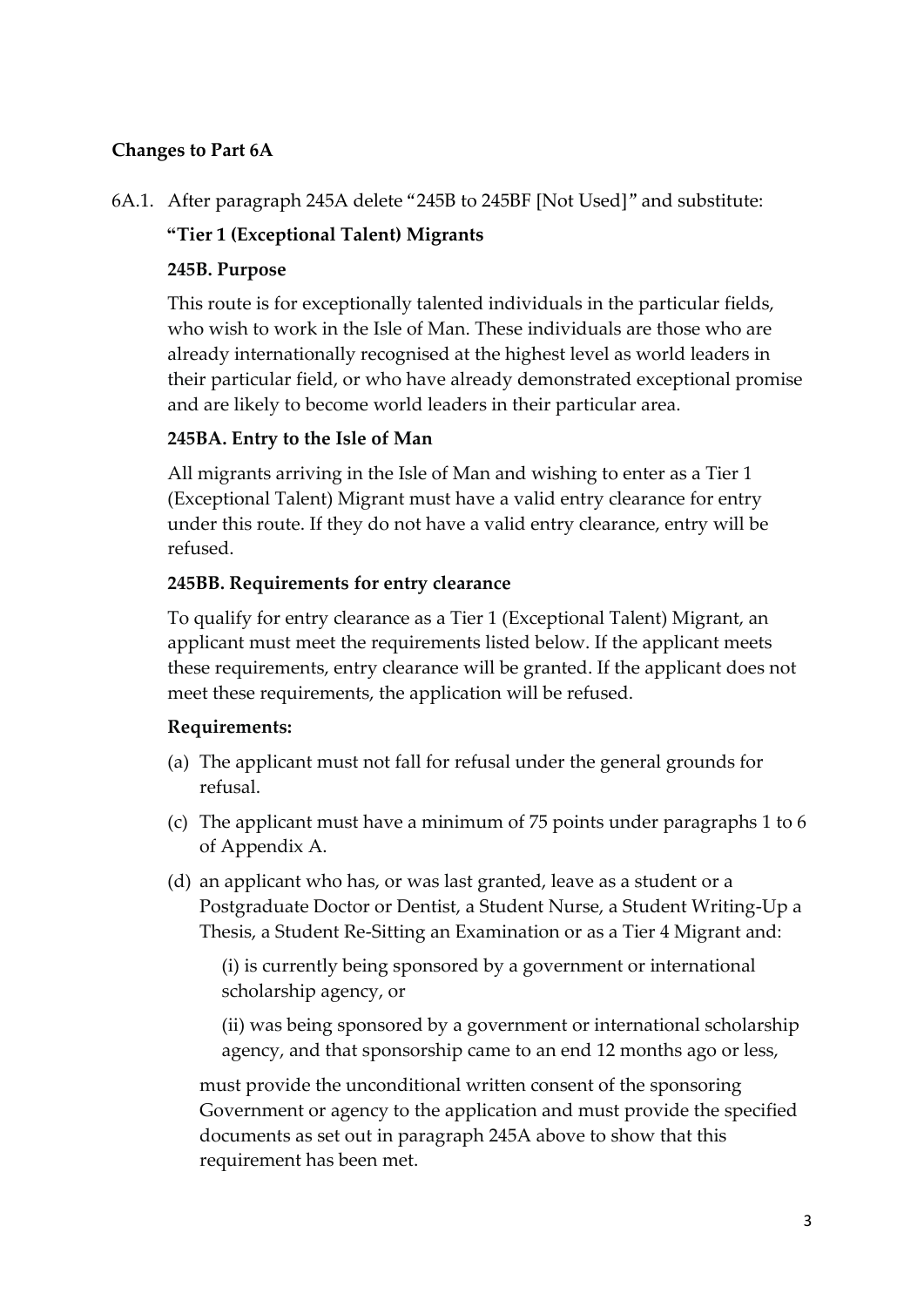#### **245BC. Period and conditions of grant**

- (a) Entry clearance will be granted for a period of:
	- (i) 1 year,
	- (ii) 2 years,
	- (iii) 3 years,
	- (iv) 4 years, or
	- (v) 5 years and 4 months,

as requested by the applicant.

- (b) Entry clearance will be granted subject to the following conditions:
	- (i) no recourse to public funds,
	- (ii) registration with the police, if this is required by paragraph 326,
	- (iii) no employment as a Doctor or Dentist in Training,

(iv) no employment as a professional sportsperson (including as a sports coach); and

(v) study, subject to the condition set out in Part 15 of these Rules, where the applicant is 18 years of age or over at the time their leave is granted, or will be aged 18 before their period of limited leave expires.

#### **245BD. Requirements for leave to remain**

To qualify for leave to remain as a Tier 1 (Exceptional Talent) Migrant, an applicant must meet the requirements listed below. If the applicant meets these requirements, leave to remain will be granted. If the applicant does not meet these requirements, the application will be refused.

#### **Requirements:**

- (a) The applicant must not fall for refusal under the general grounds for refusal, and must not be an illegal entrant.
- (b) The applicant must have a minimum of 75 points under paragraphs 1 to 6 of Appendix A.
- (c) The applicant must have, or have last been granted, entry clearance, leave to enter or remain as:
	- (i) a Tier 1 Migrant,
	- (ii) a Tier 2 Migrant, or

(iii) as a Tier 5 (Temporary Worker) Migrant, sponsored in the Government Authorised Exchange sub-category in an exchange scheme for sponsored researchers.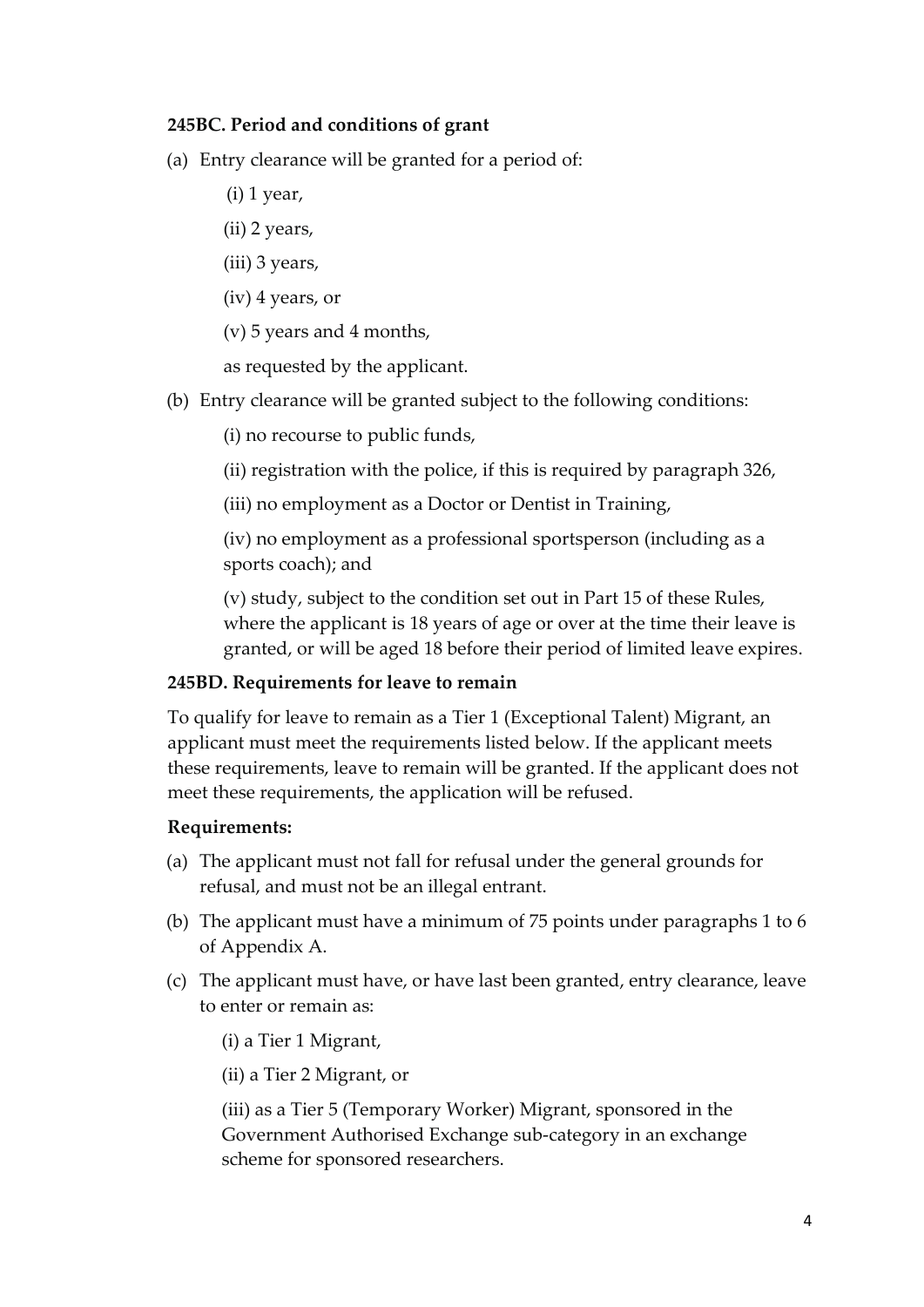(d) The applicant must not be in the UK or the Isle of Man in breach of immigration laws except that any period of overstaying for a period of 28 days or less will be disregarded.

#### **245BE.Period and conditions of grant**

- (a) Leave to remain will be granted for a period of:
	- (i) 1 year,
	- (ii) 2 years,
	- (iii) 3 years,
	- (iv) 4 years, or
	- (v) 5 years, as indicated by the applicant.
- (b) Leave to remain under this route will be subject to the following conditions:
	- (i) no recourse to public funds,
	- (ii) registration with the police, if this is required by paragraph 326,
	- (iii) no employment as a Doctor or Dentist in Training,

(iv) no employment as a professional sportsperson (including as a sports coach); and

(v) study, subject to the condition set out in Part 15 of these Rules, where the applicant is 18 years of age or over at the time their leave is granted, or will be aged 18 before their period of limited leave expires.

### **245BF. Requirements for indefinite leave to remain**

To qualify for indefinite leave to remain, a Tier 1 (Exceptional Talent) Migrant must meet the requirements listed below. If the applicant meets these requirements, indefinite leave to remain will be granted. If the applicant does not meet these requirements, the application will be refused.

#### **Requirements:**

- (a) DELETED
- (b) The applicant must not fall for refusal under the general grounds for refusal, and must not be an illegal entrant.
- (c) The applicant must have spent a continuous period of 5 years lawfully in the UK or the Isle of Man as follows:

(i) the applicant must have, or have last been granted, leave as a Tier 1 (Exceptional Talent) Migrant;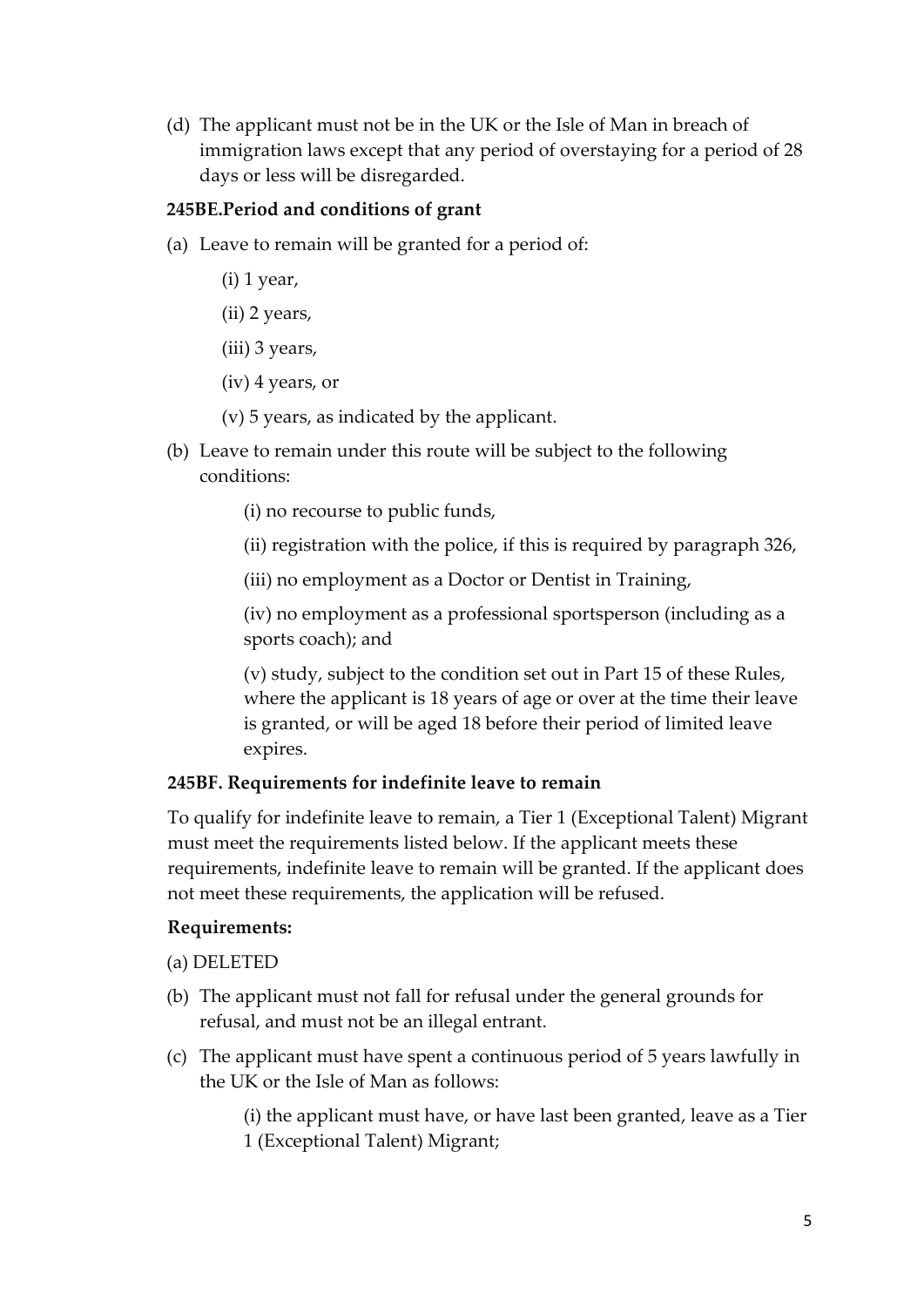(ii) the 5 years must have been spent with leave as a Tier 1 Migrant (excluding as a Tier 1 (Graduate Entrepreneur) Migrant or Tier 1 (Post-Study Work) Migrant) or as a Tier 2 Migrant (excluding as a Tier 2 (Intra-Company Transfer) Migrant); and

(iii) the applicant must have had absences from the UK or the Isle of Man of no more than 180 days in any 12 calendar months during the 5 years.

- (d) The applicant must have a minimum of 75 points under paragraphs 1 to 6 of Appendix A.
- (e) The applicant must have demonstrated sufficient knowledge of the English language and sufficient knowledge about life in the United Kingdom and Islands, in accordance with Appendix KoLL.
- (f) The applicant must not be in the UK or Isle of Man in breach of immigration laws except that any period of overstaying for a period of 28 days or less will be disregarded."

### **Changes to Part 8**

- 8.1. In paragraph 319C(g) after "Tier 1 (Investor) Migrant" insert "or a Tier 1 (Exceptional Talent) Migrant,"
- 8.2. In paragraph 319H(g) after "Tier 1 (Investor) Migrant" insert "or a Tier 1 (Exceptional Talent) Migrant,"

# **Changes to Part 9**

9.1. After paragraph 323AA(IOM) delete "323B [Not Used]" and substitute:

# **"Curtailment of leave in relation to a Tier 1 (Exceptional Talent) Migrant**

323B. In addition to the grounds specified in paragraph 323, the leave to enter or remain of a Tier 1 (Exceptional Talent) Migrant may be curtailed if the Designated Competent Body that endorsed the application which led to the migrant's current grant of leave withdraws its endorsement of the migrant."

### **Changes to Part 10**

10.1 Delete paragraph 326(2)(ii) and substitute:

"(ii) as a Tier 5 (Temporary Worker) Migrant, provided the Certificate of Sponsorship Checking System reference for which points were awarded records that the applicant is being sponsored as an overseas government employee;"

10.2 Delete paragraph 326(2)(iii) and substitute:

"(iii) as a Tier 2 (Minister of Religion) Migrant;"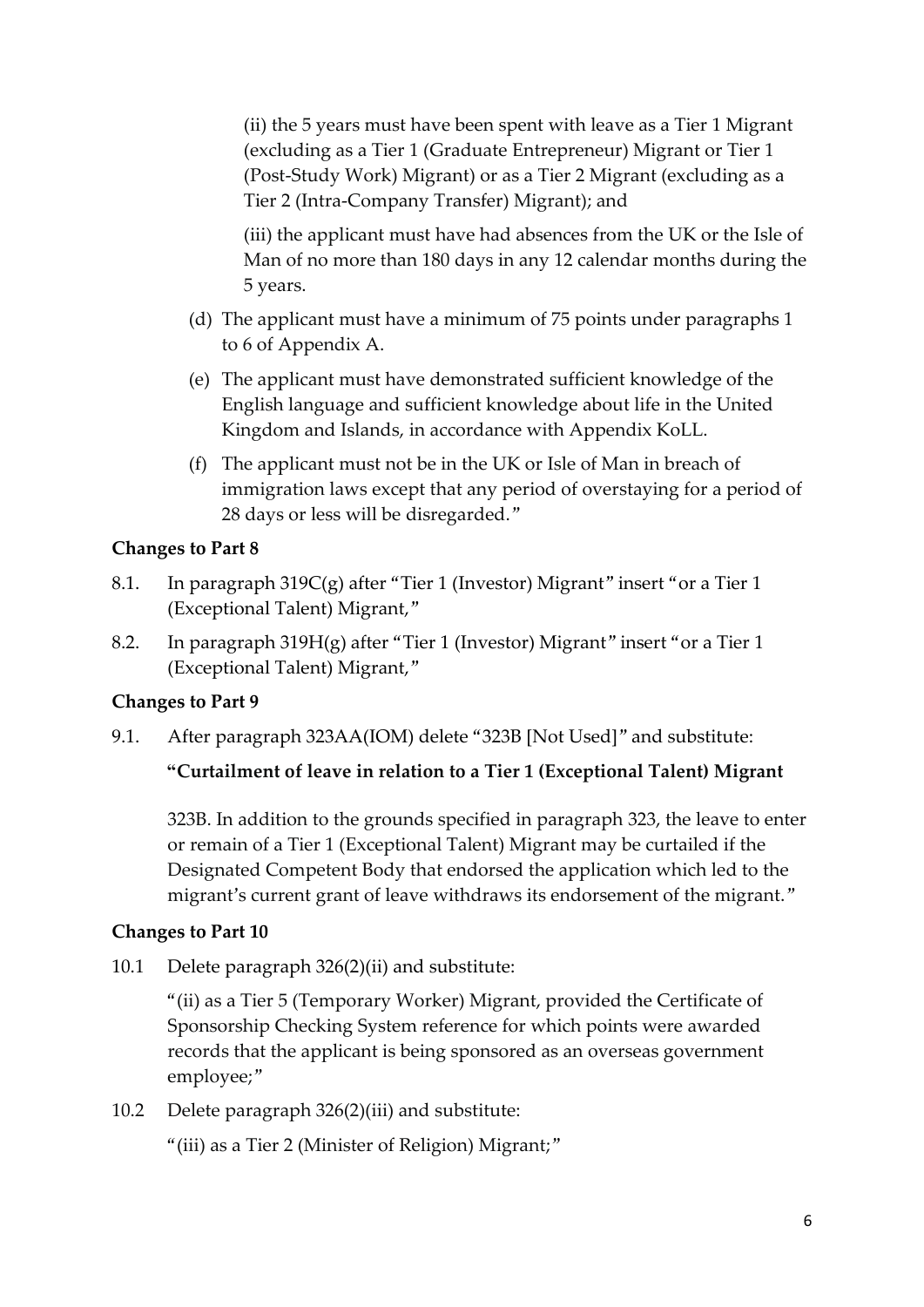- 10.3 In paragraph 326(2)(iv) after "same sex partner of a person settled in the Isle of Man;" delete "or"
- 10.4 In paragraph  $326(2)(v)$  after "resident in the Isle of Man;" delete "or"
- 10.5 Delete paragraph 326(2)(vi) and substitute:

"(vi) as the parent of a Tier 4 (child) student; or"

10.6 Delete paragraph 326(2)(vii) and substitute

"(vii) Not Used"

# **Changes to Appendix A**

A.1 In Appendix A delete "Paragraphs 1 to 6 [Not Used] and substitute:

# "**Attributes for Tier 1 (Exceptional Talent) Migrants**

1. An applicant applying for entry clearance, leave to remain or indefinite leave to remain as a Tier 1 (Exceptional Talent) Migrant must score 75 points for attributes.

2. Available points are shown in Table 1.

3. Notes to accompany the table are shown below the table.

**Table 1**

# **Applications for entry clearance and leave to remain where the applicant does not have, or has not last had, leave as a Tier 1 Exceptional Talent Migrant**

| Criterion                                                                                           | Points |
|-----------------------------------------------------------------------------------------------------|--------|
| Endorsed by Designated Competent Body according to that<br>Body's criteria as set out in Appendix L | 75     |

All other applications for entry clearance and leave to remain and applications for indefinite leave to remain

| Criterion                                                                                                                   | Points |
|-----------------------------------------------------------------------------------------------------------------------------|--------|
| (i) During his most recent period of leave as a Tier 1                                                                      | 75     |
| (Exceptional Talent) Migrant, the applicant has earned money<br>in the UK or Isle of Man as a result of employment or self- |        |
| employment in his expert field as previously endorsed by a                                                                  |        |
| Designated Competent Body; and                                                                                              |        |
| (ii) That Designated Competent Body has not withdrawn its<br>endorsement of the applicant.                                  |        |

**Notes**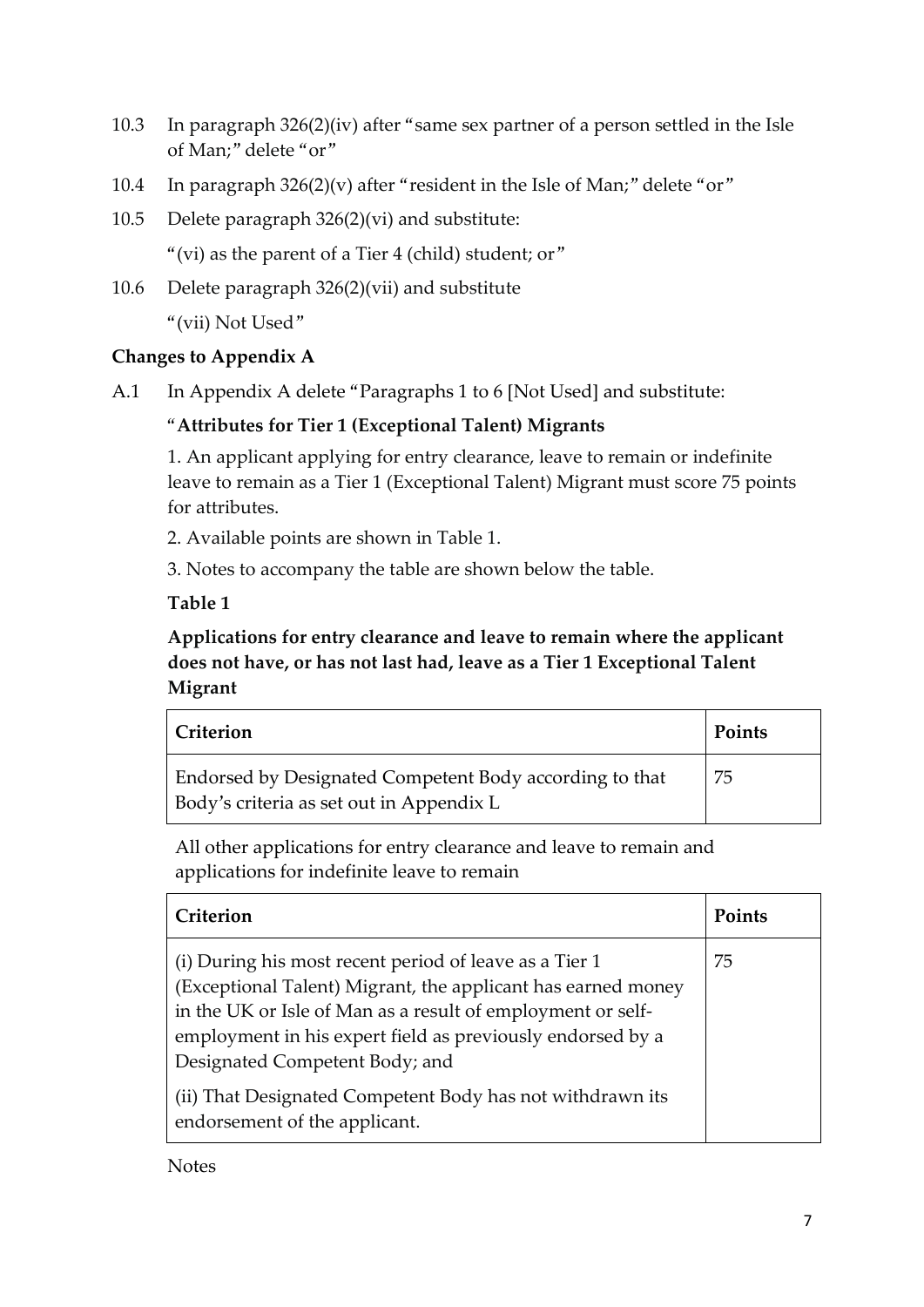#### **Tier 1 (Exceptional Talent) Limit**

Paragraph 4 to 5 [Not Used]

#### **Endorsement by the relevant Designated Competent Body**

6. Points will only be awarded in an application for entry clearance or leave to remain (except where the applicant has, or last had, leave as a Tier 1 (Exceptional Talent) Migrant) for an endorsement from the relevant Designated Competent Body if:

(a) the applicant provides a valid approval letter from the UK Border Agency for a Designated Competent Body endorsement, which was granted to him no more than three months before the date of the application for entry clearance or leave to remain, and

(b) the endorsement has not been withdrawn by the relevant Designated Competent Body at the time the application is considered by the UK Border Agency.

#### **Money earned in the UK or Isle of Man**

6A. Points will only be awarded for money earned in the UK or Isle of Man if the applicant provides the following specified documents:

(a) If the applicant is a salaried employee, the specified documents are at least one of the following:

(i) payslips confirming his earnings, which must be either:

(1) original formal payslips issued by the employer and showing the employer's name, or

(2) accompanied by a letter from the applicant's employer, on company headed paper and signed by a senior official, confirming the payslips are authentic; or

(ii) personal bank statements on official bank stationery, showing the payments made to the applicant; or

(iii) electronic bank statements, which either:

(1) are accompanied by a supporting letter from the bank on company headed paper confirming that the documents are authentic,

(2) bear the official stamp of the issuing bank on every page of the document; or

(iv) an official tax document produced by HM Revenue & Customs, Isle of Man Income Tax Division or the applicant's employer, which shows earnings on which tax has been paid or will be paid in a tax year, and is either: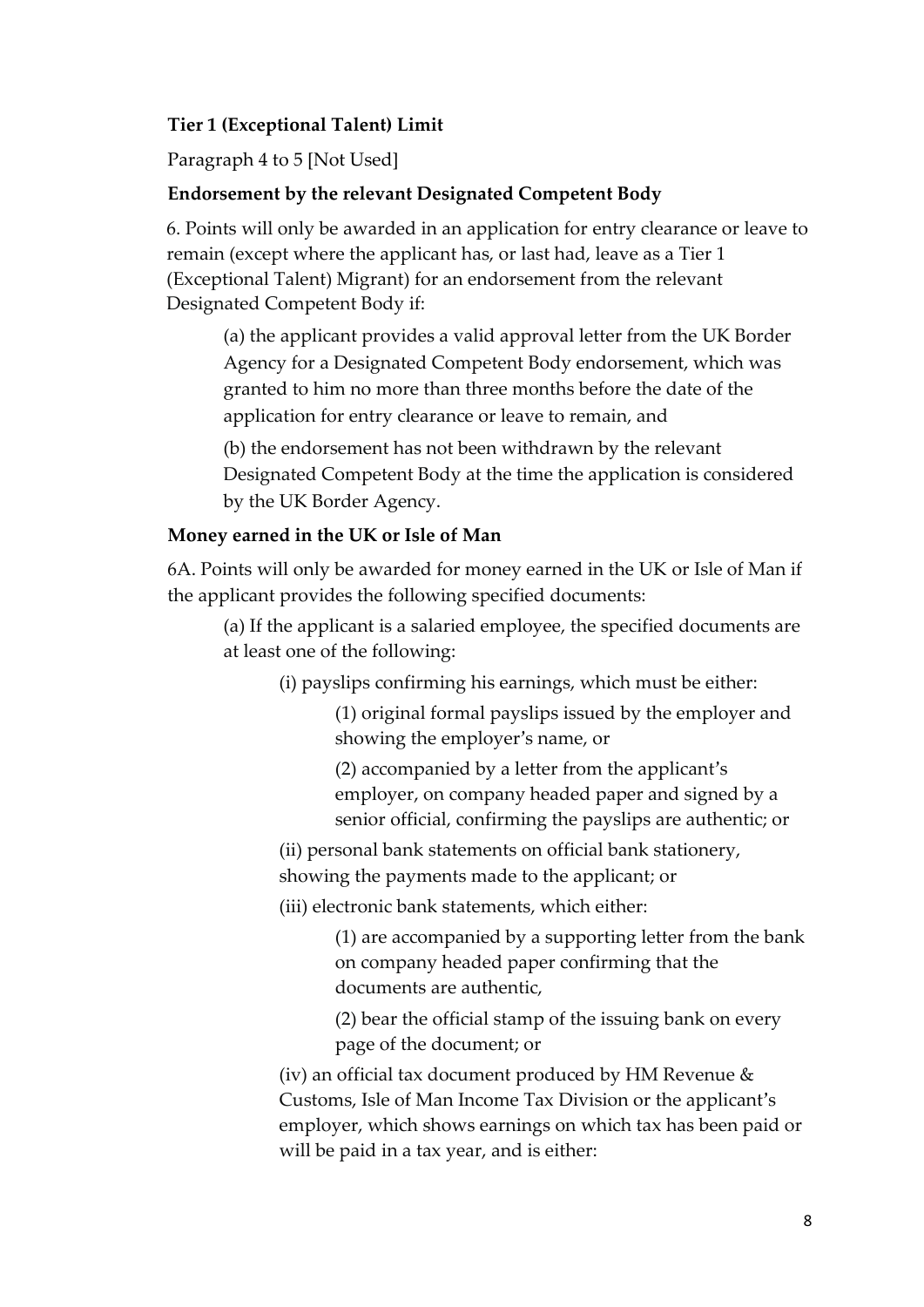(1) a document produced by HM Revenue & Customs or Isle of Man Income Tax Division that shows details of declarable taxable income on which tax has been paid or will be paid in a tax year, such as a tax refund letter or tax demand,

(2) a P60 or T21 document produced by an employer as an official return to HM Revenue & Customs or Isle of Man Income Tax Division, showing details of earnings on which tax has been paid in a tax year, or

(3) a document produced by a person, business, or company as an official return to HM Revenue & Customs or Isle of Man Income Tax Division, showing details of earnings on which tax has been paid or will be paid in a tax year, and which has been approved, registered, or stamped by HM Revenue & Customs or Isle of Man Income Tax Division; or

(v) Dividend vouchers, confirming the gross and net dividend paid by a company to the applicant, normally from its profits. The applicant must provide a separate dividend voucher or payment advice slip for each dividend payment.

(b) If the applicant has worked in a self-employed capacity, the specified documents are at least one of the following:

> (i) A letter from the applicant's accountant (who must be either a fully qualified chartered accountant or a certified accountant who is a member of a registered body in the UK or Isle of Man), on headed paper, which shows a breakdown of the gross and net earnings. The letter should give a breakdown of salary, dividends, profits, tax credits and dates of net payments earned. If the applicant's earnings are a share of the net profit of the company, the letter should also explain this; or

(ii) Company or business accounts that meet statutory requirements and clearly show:

> (1) the net profit of the company or business made over the earnings period to be assessed,

(2) both a profit and loss account (or income and expenditure account if the organisation is not trading for profit), and

(3) a balance sheet signed by a director; or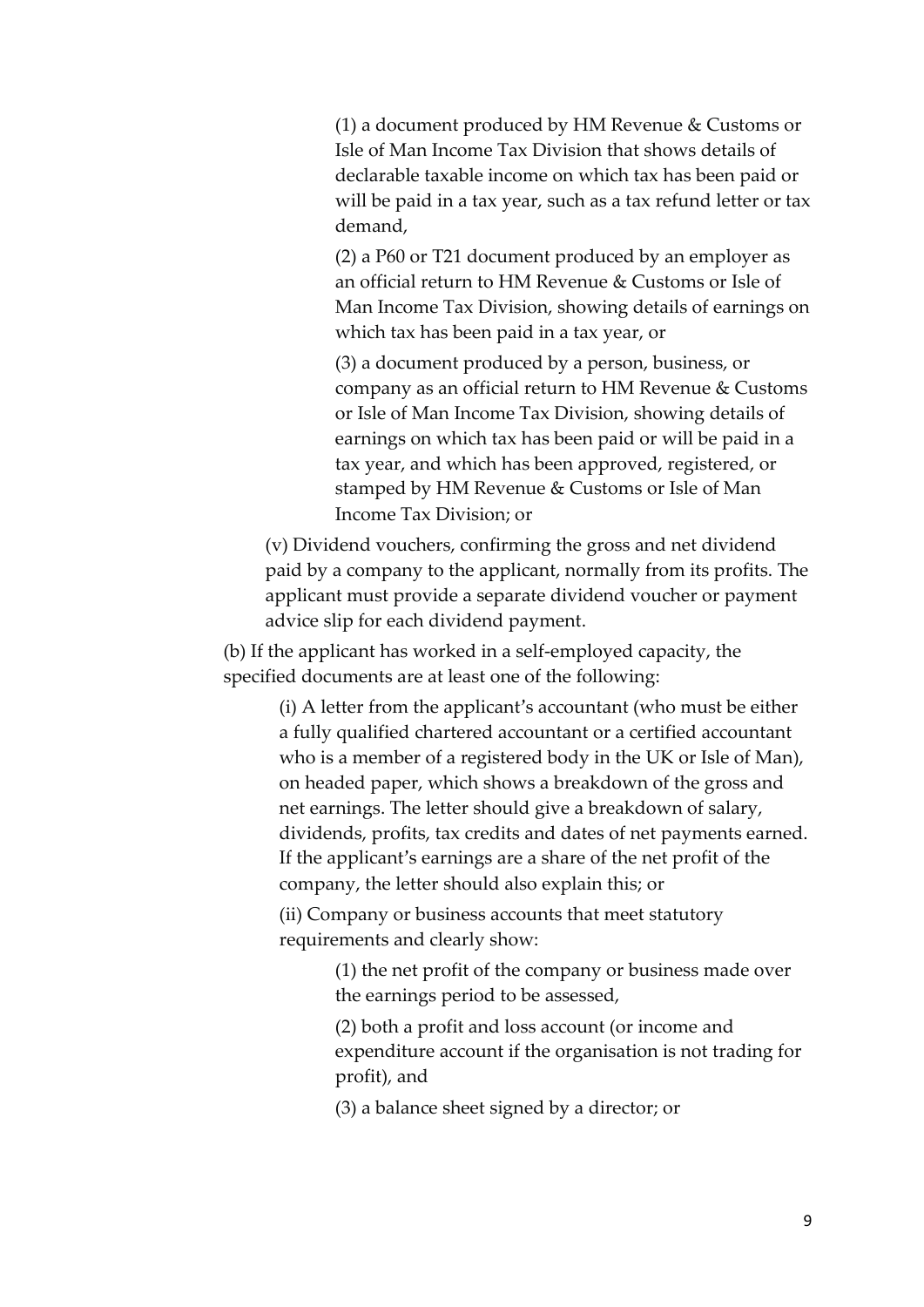(iii) If the applicant has worked as a sponsored researcher, a letter on official headed paper to the applicant from the institution providing the funding, which confirms:

(1) the applicant's name,

(2) the name of the sponsoring institution providing the funding,

(3) the name of the host institution where the applicant's sponsored research is based,

(4) the title of the post, and

(5) details of the funding provided.

(c) All applicants must also provide at least one of the following specified documents:

> (i) A contract of service or work between the applicant and a UK or Isle of Man employer or UK or Isle of Man institution which indicates the field of work he has undertaken; or

(ii) A letter from a UK or Isle of Man employer or UK or Isle of Man institution on its official headed paper, confirming that the applicant has earned money in his expert field."

# **Changes to Appendix B**

B1. Delete paragraph 1(i) and substitute:

"(i) as a Tier 1 (Exceptional Talent) Migrant,"

# **Changes to Appendix C**

- C1. In paragraph 1A(b) after "unless applying as" insert "a Tier 1 (Exceptional Talent) Migrant or as"
- C2. Delete paragraph 1 and substitute:

"1. An applicant applying for entry clearance or leave to remain as a Tier 1 Migrant must score 10 points for funds, unless applying as a Tier 1 (Exceptional Talent) Migrant or a Tier 1 (Investor) Migrant."

# **Changes to Appendix E**

E1. Delete paragraphs (a) and (b) and substitute:

"(a) Where the application is connected to a Tier 1 Migrant (other than a Tier 1 (Investor) Migrant or a Tier 1 (Exceptional Talent) Migrant) who is outside the UK or Isle of Man or who has been in the UK or Isle of Man for a period of less than 12 months, there must be:

(i)  $£1,260$  in funds, where the application is connected to a Tier 1 (Graduate Entrepreneur) Migrant;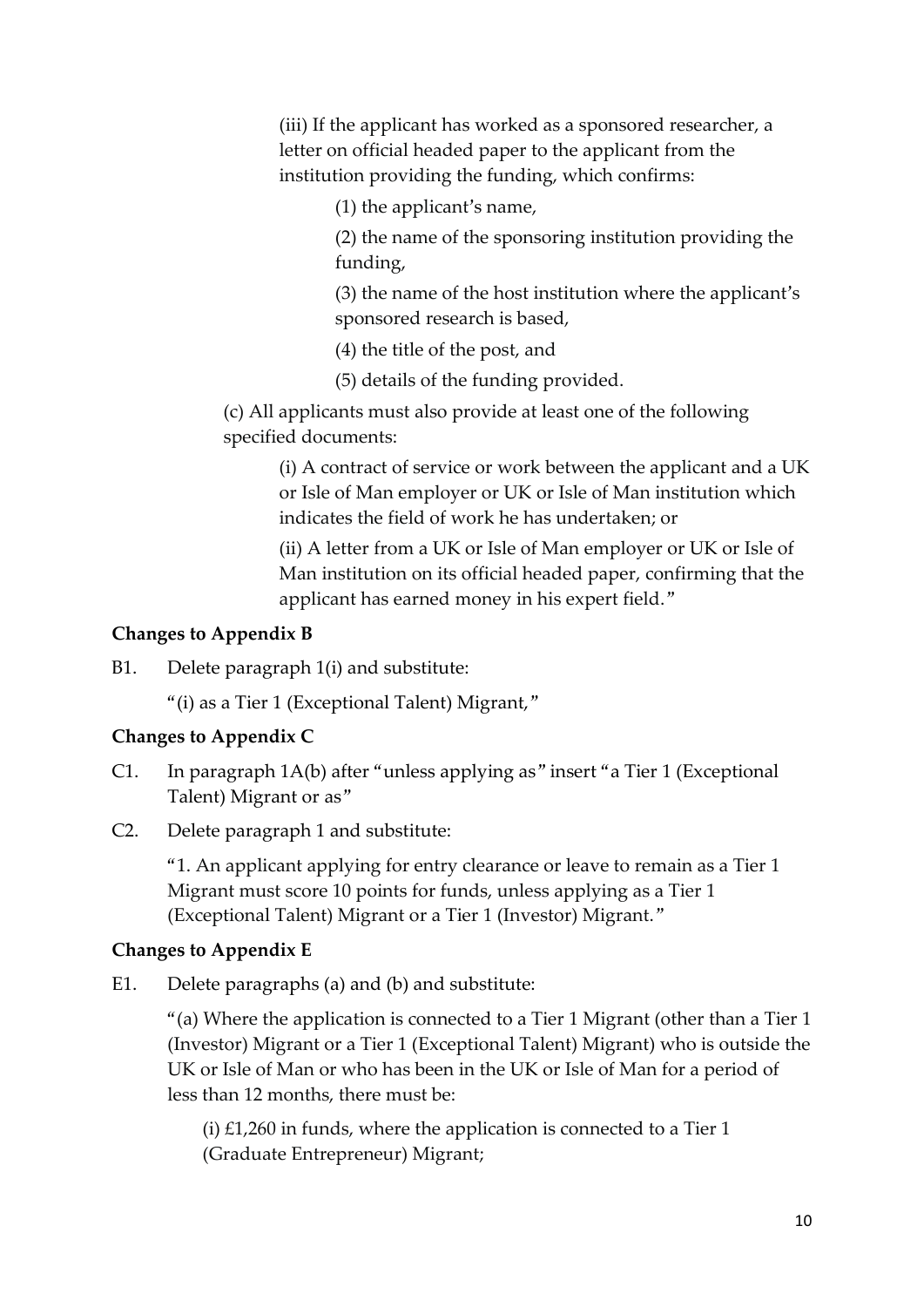- (ii)  $£1,890$  in funds in other cases.
- (b) Where:

(i) paragraph (a) does not apply, and

(ii) the application is connected to a Relevant Points Based System Migrant who is not a Tier 1 (Investor) Migrant, a Tier 1 (Exceptional Talent) Migrant or a Tier 4 (General) Student there must be £630 in funds."

E2. Delete paragraph (g)(i) and substitute:

"(i) a consecutive 90-day period of time, if the applicant is applying as the Partner or Child of a Tier 1 Migrant (other than a Tier 1 (Investor) Migrant) or a Tier 1 (Exceptional Talent) Migrant), a Tier 2 Migrant or a Tier 5 (Temporary Worker) Migrant;"

# **Changes to Appendix L**

L1. After Appendix KOLL delete "Appendix L – Not Used" and substitute:

# **"Appendix L: Tier 1 Designated Competent Body Criteria**

Designated Competent Body criteria for Tier 1 (Exceptional Talent) Migrant applications.

# **Criteria for endorsement by The Royal Society, The Royal Academy of Engineering or The British Academy**

1. To be considered for endorsement, the applicant must first:

(a) satisfy all of the mandatory "Exceptional Talent (world leader) criteria, and at least one of the qualifying criteria, in the table below, or

(b) satisfy all of the "Exceptional Promise (potential world leader)" criteria in the table below.

| <b>Exceptional Talent (world leader)</b>                                                                                                           | <b>Exceptional Promise (potential</b><br>world leader)                                                                                             |
|----------------------------------------------------------------------------------------------------------------------------------------------------|----------------------------------------------------------------------------------------------------------------------------------------------------|
| <b>Mandatory Qualifying Criteria</b>                                                                                                               | <b>Mandatory Qualifying Criteria</b>                                                                                                               |
| The applicant must:<br>Be an active researcher in a<br>relevant field, typically within a<br>university, research institute or<br>within industry; | The applicant must:<br>Be an active researcher in a<br>relevant field, typically within a<br>university, research institute or<br>within industry; |
| Have a PhD or equivalent                                                                                                                           | Have a PhD or equivalent                                                                                                                           |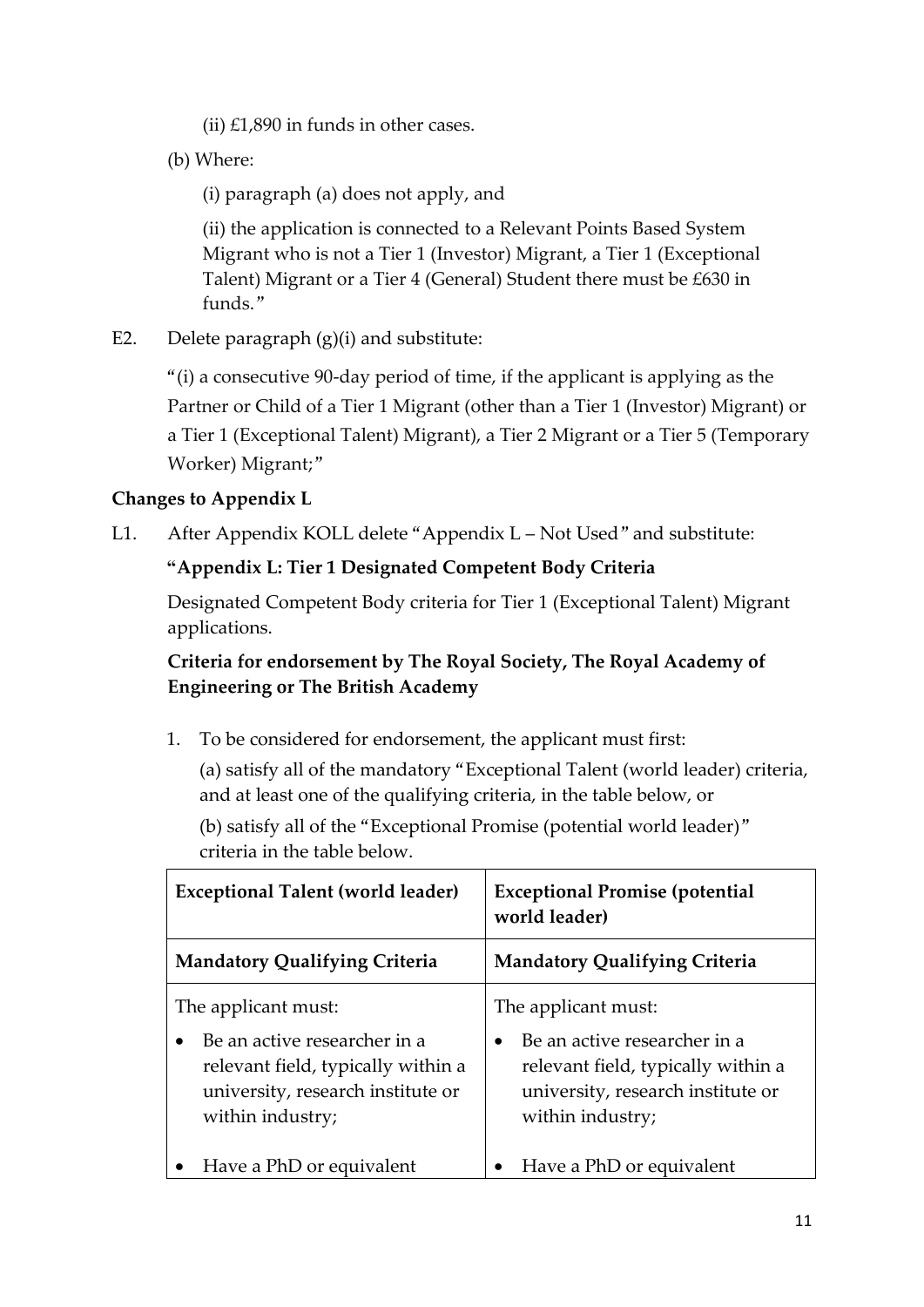| research experience;                                                                                                                                                                                                                                                                                                                                                                                        |           | research experience (including<br>industrial research);                                                                                                                                                                                                                                                                                                                                                                                        |
|-------------------------------------------------------------------------------------------------------------------------------------------------------------------------------------------------------------------------------------------------------------------------------------------------------------------------------------------------------------------------------------------------------------|-----------|------------------------------------------------------------------------------------------------------------------------------------------------------------------------------------------------------------------------------------------------------------------------------------------------------------------------------------------------------------------------------------------------------------------------------------------------|
| Provide a dated letter of a<br>personal recommendation from<br>an eminent person resident in<br>the UK or the Isle of Man<br>supporting the Tier 1<br>(Exceptional Talent) application<br>who is familiar with his work<br>and his contribution to his field,<br>and is qualified to assess his<br>claim to be a world leader in his<br>field;<br>Meet one or more of the<br>following Qualifying Criteria. | $\bullet$ | Provide a dated letter of personal<br>recommendation from an eminent<br>person resident in the UK or the<br>Isle of Man supporting the Tier 1<br>(Exceptional Talent) application<br>who is familiar with his work and<br>his contribution to his field, and is<br>qualified to assess his claim that<br>he has the potential to be a world<br>leader in his field;<br>Be at an early stage in his career;<br>Have been awarded, hold, or have |
|                                                                                                                                                                                                                                                                                                                                                                                                             |           | held in the past five years, a<br>prestigious Isle of Man or UK-<br>based Research Fellowship, or an<br>international Fellowship or<br>advanced research post judged by<br>the competent bodies to be of<br>equivalent standing.                                                                                                                                                                                                               |
| <b>Qualifying Criteria</b>                                                                                                                                                                                                                                                                                                                                                                                  |           |                                                                                                                                                                                                                                                                                                                                                                                                                                                |
| Be a member of his national<br>academy or a foreign member of<br>academies of other countries (in<br>particular any of the UK national<br>academies);                                                                                                                                                                                                                                                       |           |                                                                                                                                                                                                                                                                                                                                                                                                                                                |
| Have been awarded a<br>prestigious internationally<br>recognised prize;                                                                                                                                                                                                                                                                                                                                     |           |                                                                                                                                                                                                                                                                                                                                                                                                                                                |
| Provide a written<br>recommendation from a<br>reputable UK organisation<br>concerned with research in his<br>field. The dated letter must be<br>written by an authorised senior                                                                                                                                                                                                                             |           |                                                                                                                                                                                                                                                                                                                                                                                                                                                |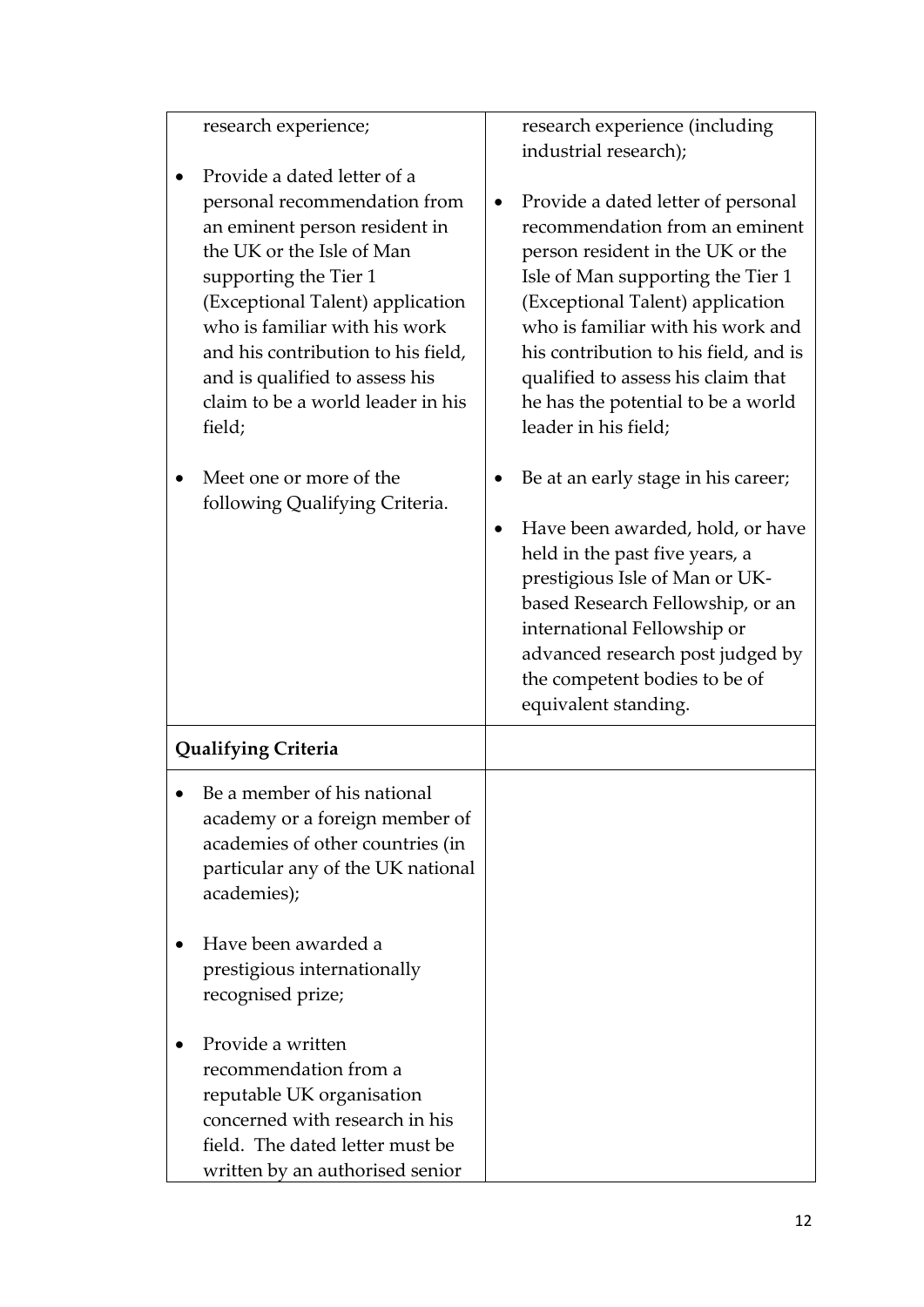| member of the organisation,        |  |
|------------------------------------|--|
| such as a Chief Executive, Vice-   |  |
| Chancellor or similar, on official |  |
| paper.                             |  |

2. To be considered for endorsement, the applicant must provide the following documents:

(a) A completed Designated Competent Bodies' Tier 1 (Exceptional Talent) application form;

(b) A short curriculum vitae outlining his career and publication history (of no more than 3 A4 sides in length);

(c) A mandatory dated letter of recommendation written in support of the application from an eminent person resident in the UK or the Isle of Man who is familiar with his work and his contribution to his field, and is qualified to assess his claim to be a world leader or a potential world leader in his field. The letter should be dated and include details of how the eminent person knows the applicant; the applicant's achievements in the specialist field, and how in the opinion of the eminent person the applicant exhibits exceptional talent; how the applicant would benefit from living in the Isle of Man; and the contribution they would make to Isle of Man research excellence, industry development, and to wider society; and

(d) Evidence in relation to at least one of the qualifying criteria listed above.

- 3. The documents in paragraph 2 above must be:
	- (a) Hard copy,

(b) Printed (not hand-written), and

(c) Written in English or accompanied by authorised English translations.

4. If the eligibility criteria in paragraph 1 are met, and the documents outlined in paragraph 2 are provided in accordance with the requirements at paragraph 3, then the Designated Competent Body will assess the applicant for endorsement, taking into consideration the following assessment criteria:

(a) The applicant's track record/career history (including his international standing, the significance of his publications, prizes and research funding awarded, patents, and the impact of past innovation activity, in a company, academia or as an individual);

(b) The strength of the supporting statements in the letter of personal recommendation, and evidence in relation to qualifying criteria, including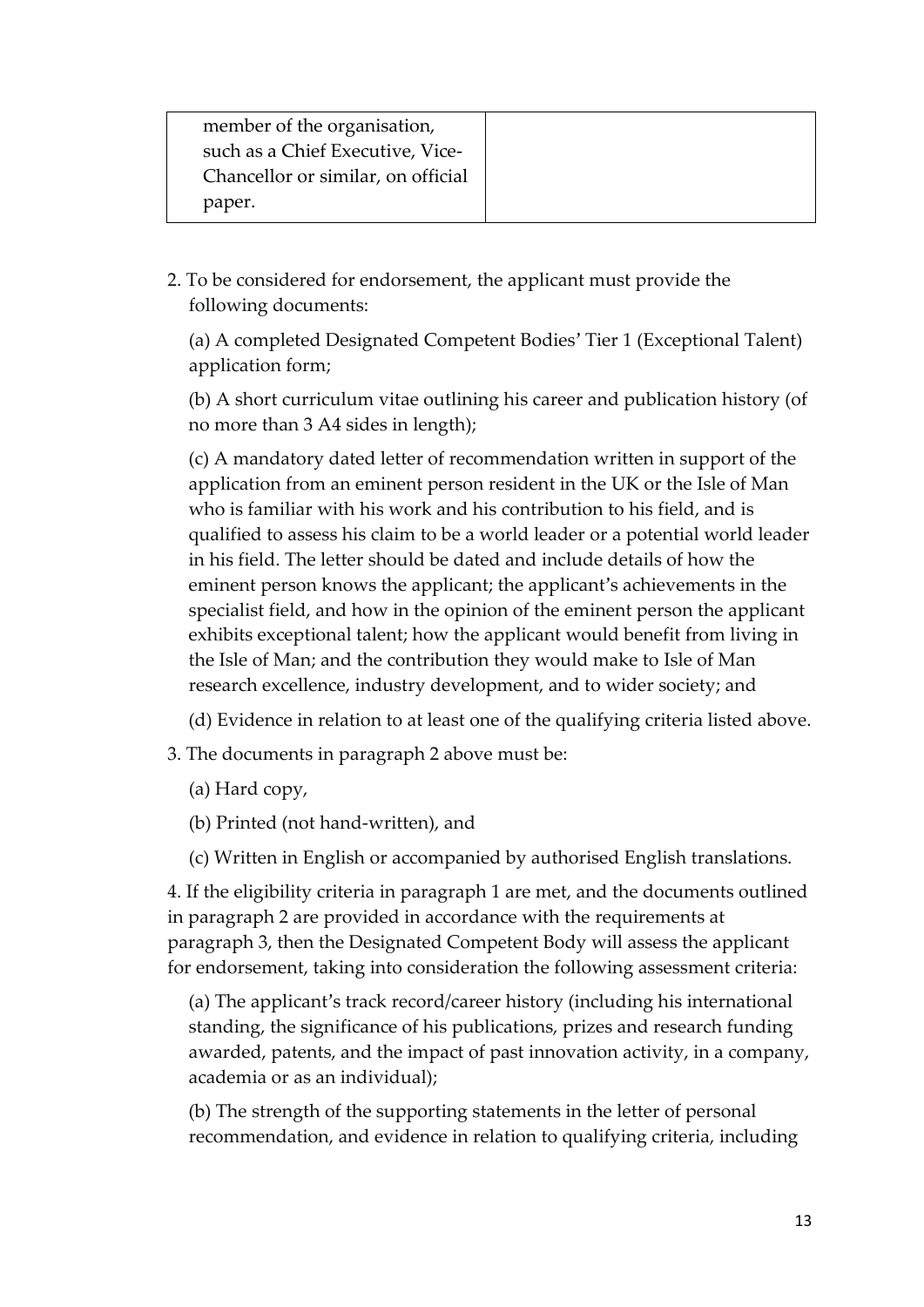a written recommendation from a reputable Isle of Man or UK organisation concerned with research in the applicant's field (if relevant);

(c) The expected benefits of the applicant's presence in the Isle of Man in terms of the contribution to Isle of Man research excellence, industry development, and to wider society, including potential economic benefits from exploitation of intellectual capital; and

| <b>Exceptional Talent (world leader)</b>                                                                                                                                    | <b>Exceptional Promise (potential</b><br>world leader)                                                                                                                                                                 |
|-----------------------------------------------------------------------------------------------------------------------------------------------------------------------------|------------------------------------------------------------------------------------------------------------------------------------------------------------------------------------------------------------------------|
| Whether the applicant is the<br>winner of a prestigious prize or<br>award;                                                                                                  | Whether the applicant has<br>$\bullet$<br>provided evidence sufficient to<br>demonstrate that he has the<br>potential to be a future world<br>leader in the field;                                                     |
| Whether the applicant has<br>secured significant funding for<br>his work in the past ten years;<br>Whether the applicant is<br>regarded as a world leader in<br>your field. | The level of additional funding<br>secured during or following<br>tenure of a relevant fellowship;<br>Whether he can provide<br>$\bullet$<br>evidence of a relevant prize or<br>award for early career<br>researchers; |
|                                                                                                                                                                             | The significance of his<br>contribution to his field relative<br>to his career stage.                                                                                                                                  |

(d) The additional factors in the table below.

4A. If the applicant is judged by the Designated Competent Body to have met the published eligibility criteria for consideration as well as assessed to have met the assessment criteria to a level considered demonstrable of a world leader in their field or a potential world leader in their field then the Designated Competent Body will endorse the applicant. If the applicant is judged by the Designated Competent Body not to have met the eligibility criteria or assessed not to have met the assessment criteria to a level considered demonstrable of a world leader in their field or a potential world leader in their field, then the Designated Competent Body will not endorse the applicant.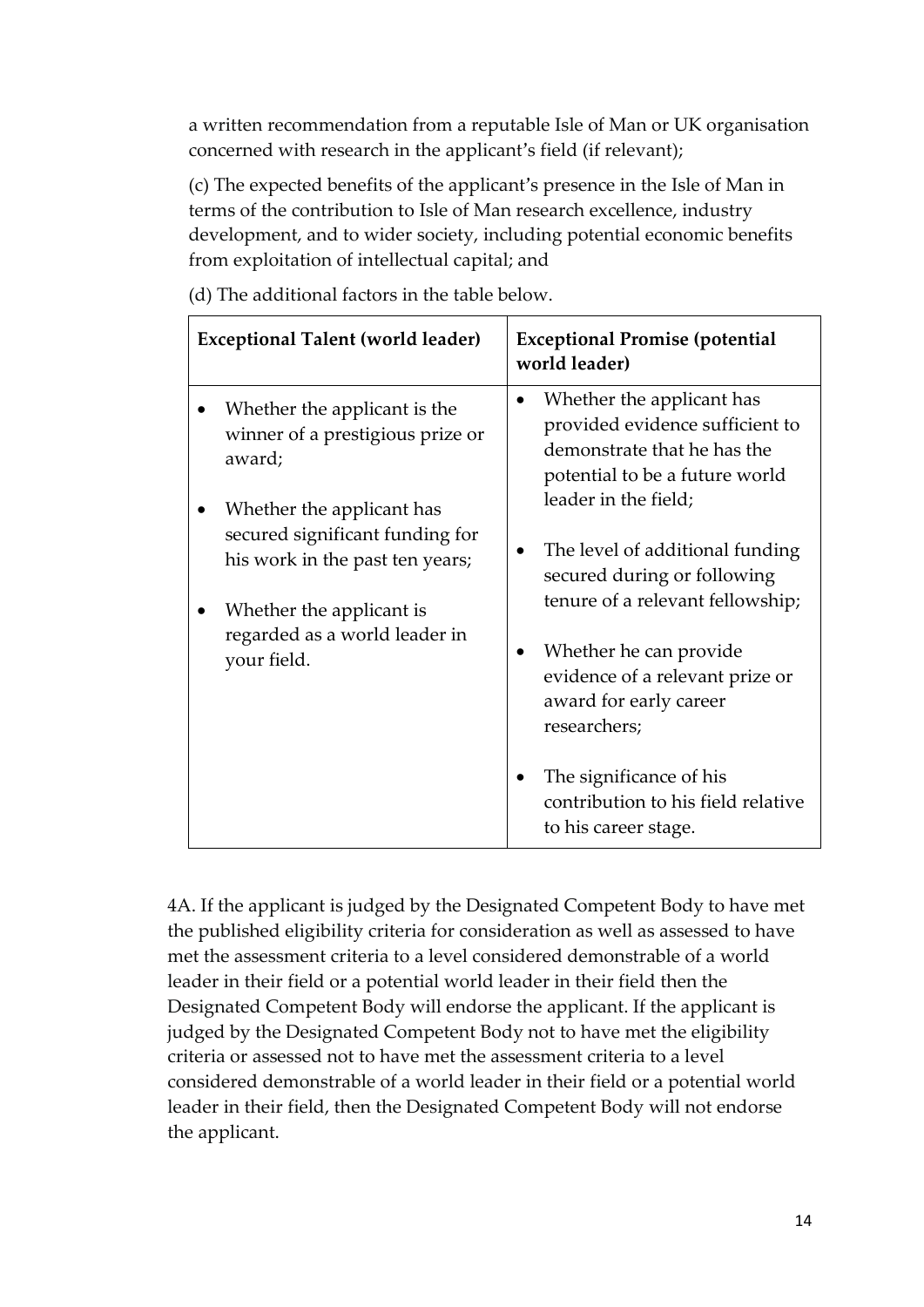# **Criteria for endorsement by The Arts Council**

5. The applicant must either:

(a) be established as, or demonstrate potential to become, a world-leading artist or an internationally-recognised expert within the fields of the arts (encompassing dance, music, theatre, visual arts and literature), museums or galleries; or

(b) be established as a world-leading artist or an internationally-recognised expert within the film, television, animation, post-production and visual effects industry.

6. The applicant must:

(a) be professionally engaged in producing work of outstanding quality which has been published (other than exclusively in newspapers or magazines), performed, presented, distributed or exhibited internationally;

(b) show recent and regular activity of being engaged professionally as a practitioner in his field;

(c) show a substantial (if applying under the exceptional talent criteria) or developing (if applying under the exceptional promise criteria) track record in at least one country other than his country of residence.

7. If the applicant's field is within the arts, museums or galleries, he must provide the evidence specified in the table below to demonstrate that his work is of exceptional quality and has national or international recognition. This evidence must consist of no more than 10 documents in total, and must be submitted as paper-based documents in hard copy with the application.

Evidence cannot include other objects, Digital Versatile Discs (DVDs) or Compact Discs (CDs), digital files or web links. (If an applicant wishes to use the content of a webpage as one of his 10 permitted supporting documents, he must provide a printed copy of the page which clearly shows the Uniform Resource Locator (URL) for the page.)

A document in this context is defined as a single article, review, letter, etc. If more than the permitted ten documents are submitted, only the first ten documents listed will be considered; additional evidence in excess of the permitted ten documents will be disregarded.

| Exceptional talent within the fields | <b>Exceptional Promise (potential</b> |
|--------------------------------------|---------------------------------------|
| of the arts, museums or galleries    | world leader)                         |
| The applicant must provide           | The applicant must provide evidence   |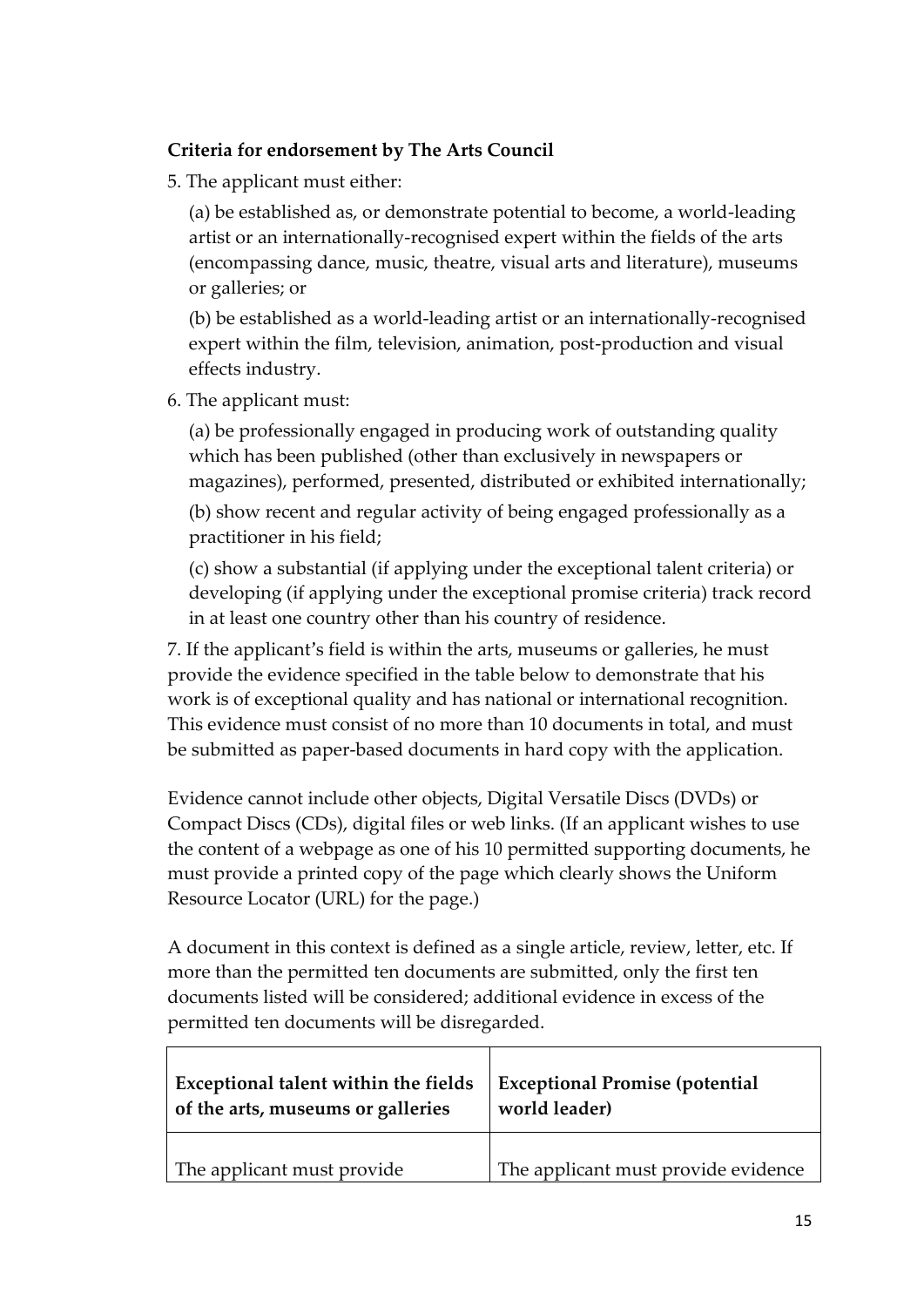| the following:                                                                                                                                                                                                                                                                                 | following:                                                                                                                                                                                                                                                                        |
|------------------------------------------------------------------------------------------------------------------------------------------------------------------------------------------------------------------------------------------------------------------------------------------------|-----------------------------------------------------------------------------------------------------------------------------------------------------------------------------------------------------------------------------------------------------------------------------------|
| 1) Examples of significant media<br>recognition such as features, articles<br>and/or reviews from national<br>publications or broadcasting<br>companies in at least one country<br>other than the applicant's country of<br>residence. Event listings or<br>advertisements are not acceptable. | 1) Two or more examples of media<br>recognition such as articles and/or<br>reviews from national publications or<br>broadcasting companies in at least<br>one country other than the applicant's<br>country of residence. Event listings or<br>advertisements are not acceptable. |
| 2) Proof of having won international                                                                                                                                                                                                                                                           | 2) Proof of having won or been                                                                                                                                                                                                                                                    |
| awards for excellence, for example                                                                                                                                                                                                                                                             | nominated or shortlisted for                                                                                                                                                                                                                                                      |
| the Booker Prize, a Grammy Award;                                                                                                                                                                                                                                                              | international awards for excellence,                                                                                                                                                                                                                                              |
| or domestic awards in another                                                                                                                                                                                                                                                                  | for example the Booker Prize, a                                                                                                                                                                                                                                                   |
| country, for example a Tony Award.                                                                                                                                                                                                                                                             | Grammy Award; or domestic awards                                                                                                                                                                                                                                                  |
| The UK Arts Council will judge                                                                                                                                                                                                                                                                 | in another country, for example a                                                                                                                                                                                                                                                 |
| whether a particular award provides                                                                                                                                                                                                                                                            | Tony Award. The UK Arts Council                                                                                                                                                                                                                                                   |
| appropriate evidence of                                                                                                                                                                                                                                                                        | will judge whether a particular award                                                                                                                                                                                                                                             |
| international recognition in the                                                                                                                                                                                                                                                               | provides appropriate evidence of                                                                                                                                                                                                                                                  |
| applicant's field.                                                                                                                                                                                                                                                                             | recognition in the applicant's field.                                                                                                                                                                                                                                             |
| 3) Proof of appearances,                                                                                                                                                                                                                                                                       | 3) Proof of appearances,                                                                                                                                                                                                                                                          |
| performances, publications or                                                                                                                                                                                                                                                                  | performances, publications or                                                                                                                                                                                                                                                     |
| exhibitions in the past five years in                                                                                                                                                                                                                                                          | exhibitions in the past three years in                                                                                                                                                                                                                                            |
| contexts which are recognised as                                                                                                                                                                                                                                                               | contexts which are internationally                                                                                                                                                                                                                                                |
| internationally significant in the                                                                                                                                                                                                                                                             | recognised in the applicant's field or                                                                                                                                                                                                                                            |
| applicant's field or evidence of                                                                                                                                                                                                                                                               | evidence of international distribution                                                                                                                                                                                                                                            |
| extensive international distribution                                                                                                                                                                                                                                                           | and audiences for the applicant's                                                                                                                                                                                                                                                 |
| and audiences for the applicant's                                                                                                                                                                                                                                                              | work.                                                                                                                                                                                                                                                                             |
| work. The UK Arts Council will                                                                                                                                                                                                                                                                 | The UK Arts Council will judge                                                                                                                                                                                                                                                    |
| judge whether such appearances,                                                                                                                                                                                                                                                                | whether such appearances,                                                                                                                                                                                                                                                         |
| performances, exhibitions or                                                                                                                                                                                                                                                                   | performances, exhibitions or                                                                                                                                                                                                                                                      |
| distribution provide appropriate                                                                                                                                                                                                                                                               | distribution provide appropriate                                                                                                                                                                                                                                                  |
| evidence of international                                                                                                                                                                                                                                                                      | evidence of international recognition                                                                                                                                                                                                                                             |
| significance in the applicant's field.                                                                                                                                                                                                                                                         | in the applicant's field.                                                                                                                                                                                                                                                         |

to support two or more of the

evidence to support two or more of

8. If the applicant's field is within the film, television, animation, postproduction and visual effects industry, he must:

(a) have won, or within the last five years from the year of application, have received a nomination for: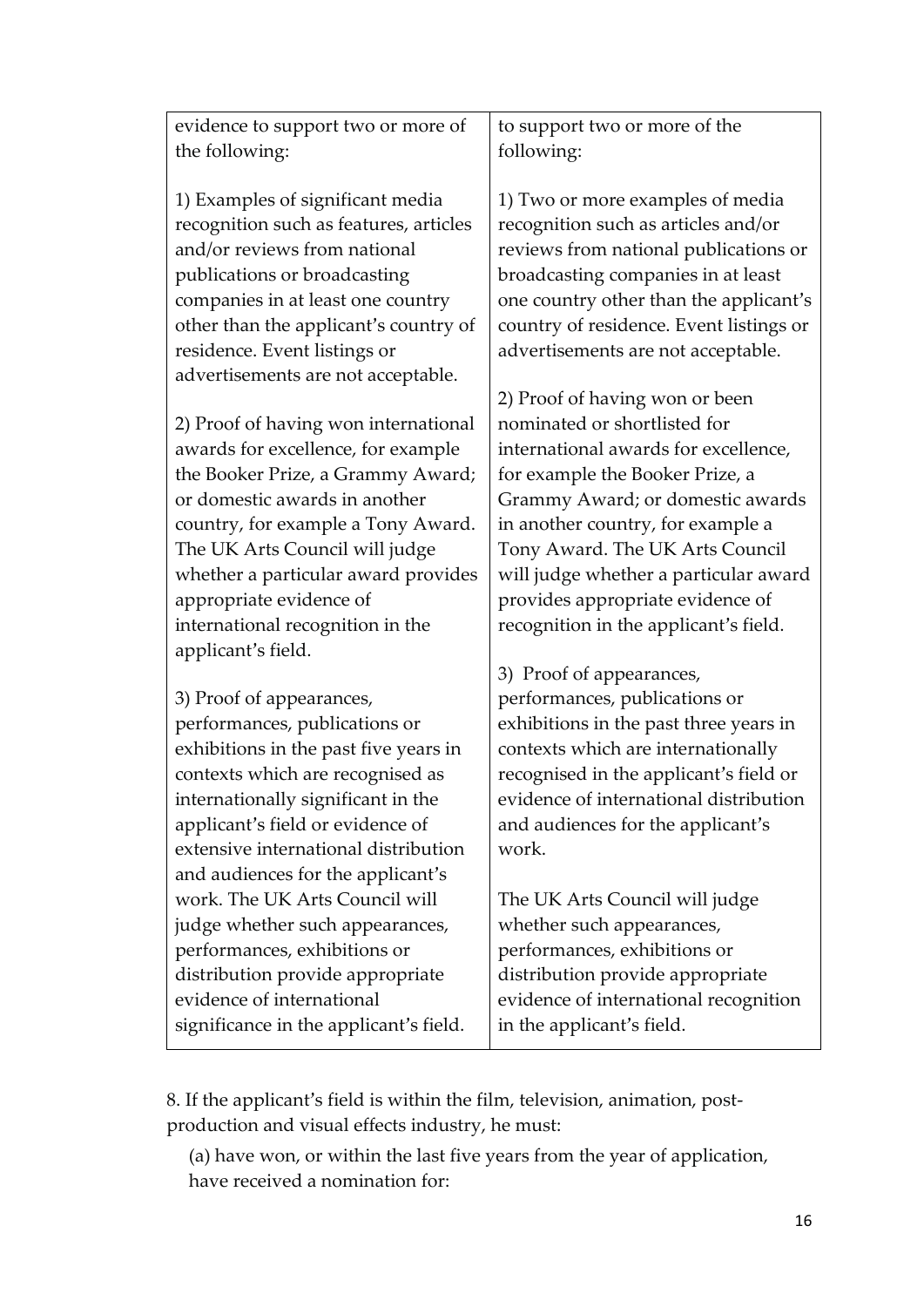(i) an Academy Award,

(ii) a British Academy of Film and Television Arts (BAFTA) award,

(iii) a Golden Globe, or

(iv) an Emmy award

and provide:

(1) full details of the production nomination or award, including category and year of nomination or award,

(2) evidence of the applicant's involvement if the nomination or award was as part of a group, and

(3) evidence of the credit the applicant received for the nomination or award;

or

(b) have, within the last five years from the year of application, made a significant and direct contribution to winning or being nominated for:

(i) an Academy Award,

(ii) a British Academy of Film and Television Arts (BAFTA) award,

(iii) a Golden Globe, or

(iv) an Emmy award

and provide evidence from the named person on the award(s) or nomination(s) which demonstrates that the applicant has significantly influenced or directly resulted in the award or nomination to the named person; or

(c) demonstrate notable industry recognition by providing evidence of:

(i) international distribution sales and recognition, and

(ii) having achieved one of the following combinations:

(1) won a minimum of two,

(2) won one, and, within the last five years before the date of application, have been nominated for one other, or

(3) within the last three years before the date of application, have been nominated for a minimum of three, of the following Notable Industry Recognition Awards:

- Akil Koci Prize
- American Academy of Arts and Letters Gold Medal in Music
- Angers Premiers Plans
- ARIA Music Awards (Australian Recording Industry Association)
- ASCAP awards (American Society of Composers, Authors and Publishers)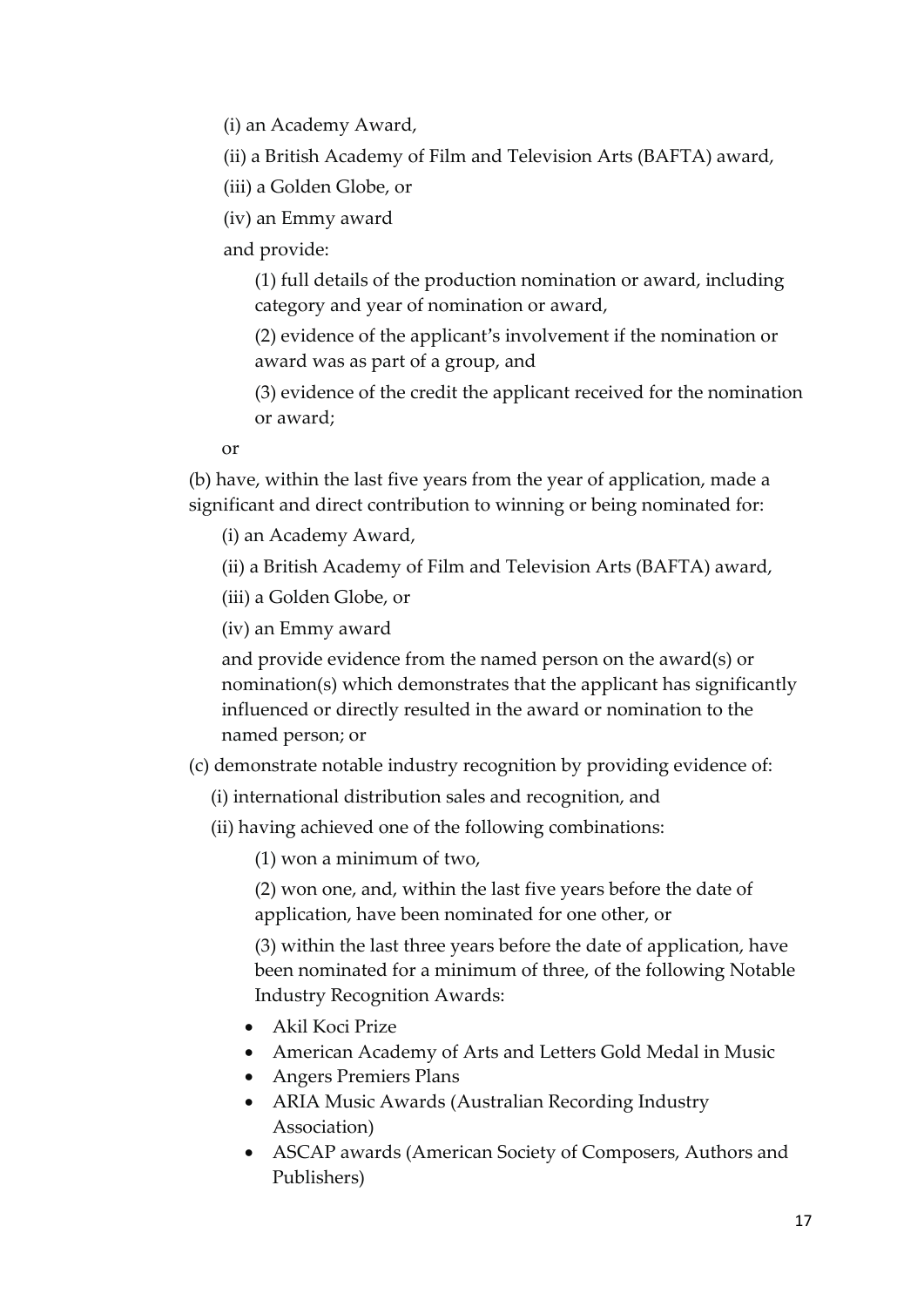- Australian Academy of Cinema and Television Arts (AACTS)
- Awit Awards (Philippine Association of the Record Industry)
- BAFTA Cymru
- BAFTA Games Awards
- BAFTA Interactive Awards
- BAFTA Scotland
- BAFTA Television Craft Awards
- Berlin International Film Festival
- BET Awards (Black Entertainment Television, United States)
- BFI London Film Festival
- Brit Awards
- British Composer Awards For excellence in classical and jazz music
- Brooklyn International Film Festival
- Cannes International Film Festival / Festival de Cannes
- Chicago International Film Festival
- Cinema Jove International Film Festival
- Classic Rock Roll of Honour Awards An annual awards program bestowed by Classic Rock
- Comet (Viva, Germany)
- Cork International Film Festival
- Country Music Awards of Australia (Country Music Association of Australia)
- DICE Awards organised by the Academy of Interactive Arts and **Sciences**
- Directors Guild of America Award
- Distinguished Service to Music Medal (Kappa Kappa Psi) For exceptional service to American bands and band music
- Echo (German Phonographic Academy)
- Edinburgh International Film Festival
- Ernst von Siemens Music Prize
- Fédération Internationale de la Presse Cinématographique or International Film Critics Award given by the International Federation of Film Critics
- GDC Awards
- George Peabody Medal (Peabody Institute)
- Gold Badge Awards For outstanding contributions to the music and the entertainment industry of the United Kingdom
- Golden Melody Awards (Taiwan)
- Grammy Awards
- Grand Prix du Disque (France)
- Grawemeyer Award for Music Composition
- IGF Awards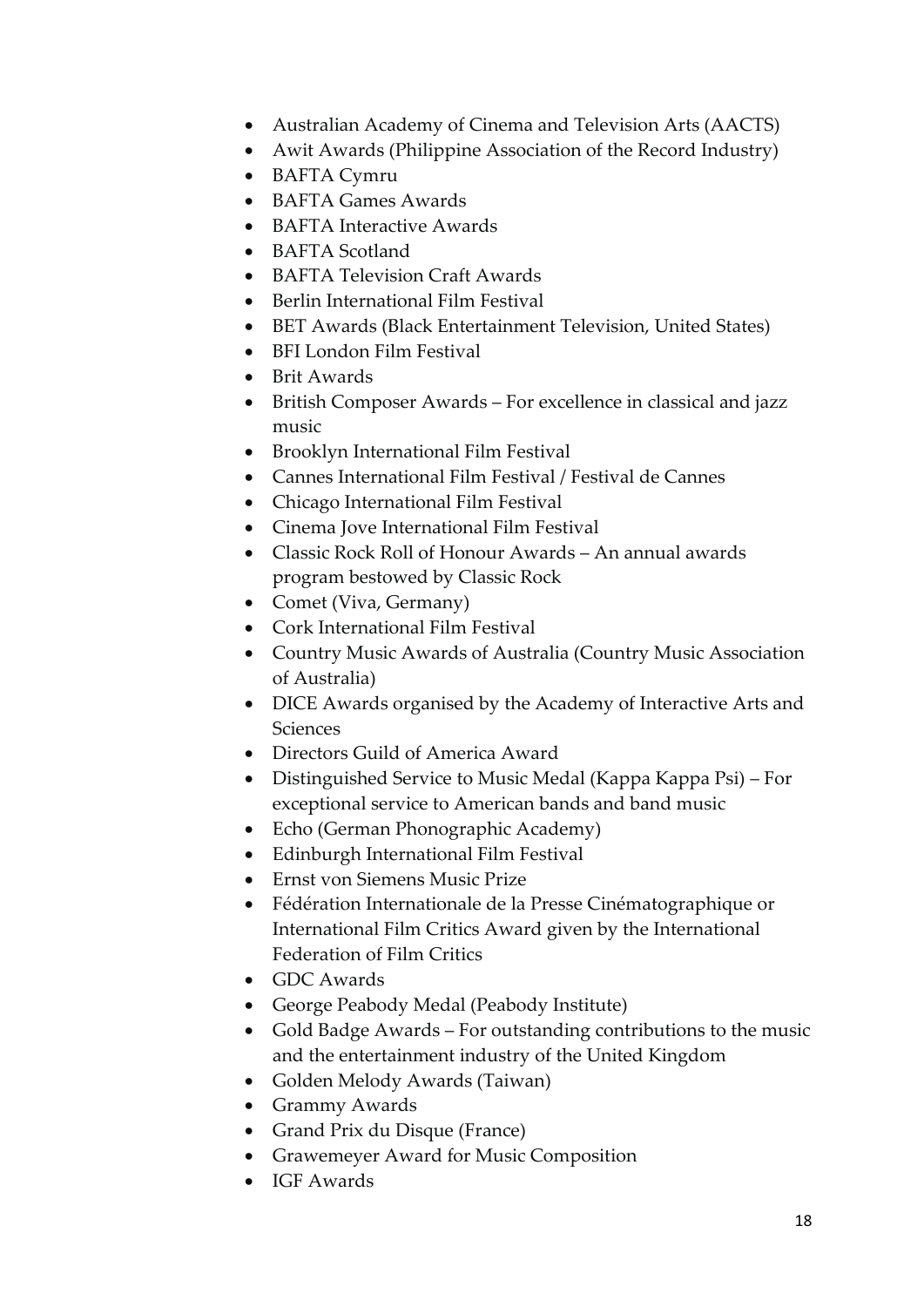- Independent Music Awards
- Independent Spirit Awards
- International Film Music Critics Association Awards
- Ivor Novello Awards
- Juno Awards (Canadian Academy of Recording Arts and Sciences)
- Latin Grammy Award (Latin Academy of Recording Arts & Sciences)
- Léonie Sonning Music Prize (Léonie Sonning Music Foundation)
- Locarno Film Festival
- Los Premios MTV Latinoamérica Previously known as MTV Video Music Awards Latinoamérica (MTV)
- Melbourne International Film Festival
- Mercury Prize
- MTV Music Awards (MTV)
- Otaka Prize An annual composition prize for Japanese composers
- Polar Music Prize
- Praemium Imperiale
- Preis der deutschen Schallplattenkritik For achievement in recorded music
- Prix de Rome
- Pulitzer Prize for Music
- Raindance Film Festival
- Rolf Schock Prize in Musical Arts
- Rotterdam International Film Festival
- Sanremo Music Festival (Italy)
- Sao Paulo International Film Festival
- Satellite Awards
- Saturn Awards
- Sibelius Prize
- South by Southwest Film Festival
- Stockholm International Film Festival
- Sundance Film Festival
- Suntory Music Award (Japan)
- Sydney Film Festival
- The Annime Awards
- Toronto International Film Festival
- Tribeca Film Festival
- Venice International Film Festival
- Visual Effects Society Awards
- Women in Film and Television Awards
- Writers Guild Awards of Great Britain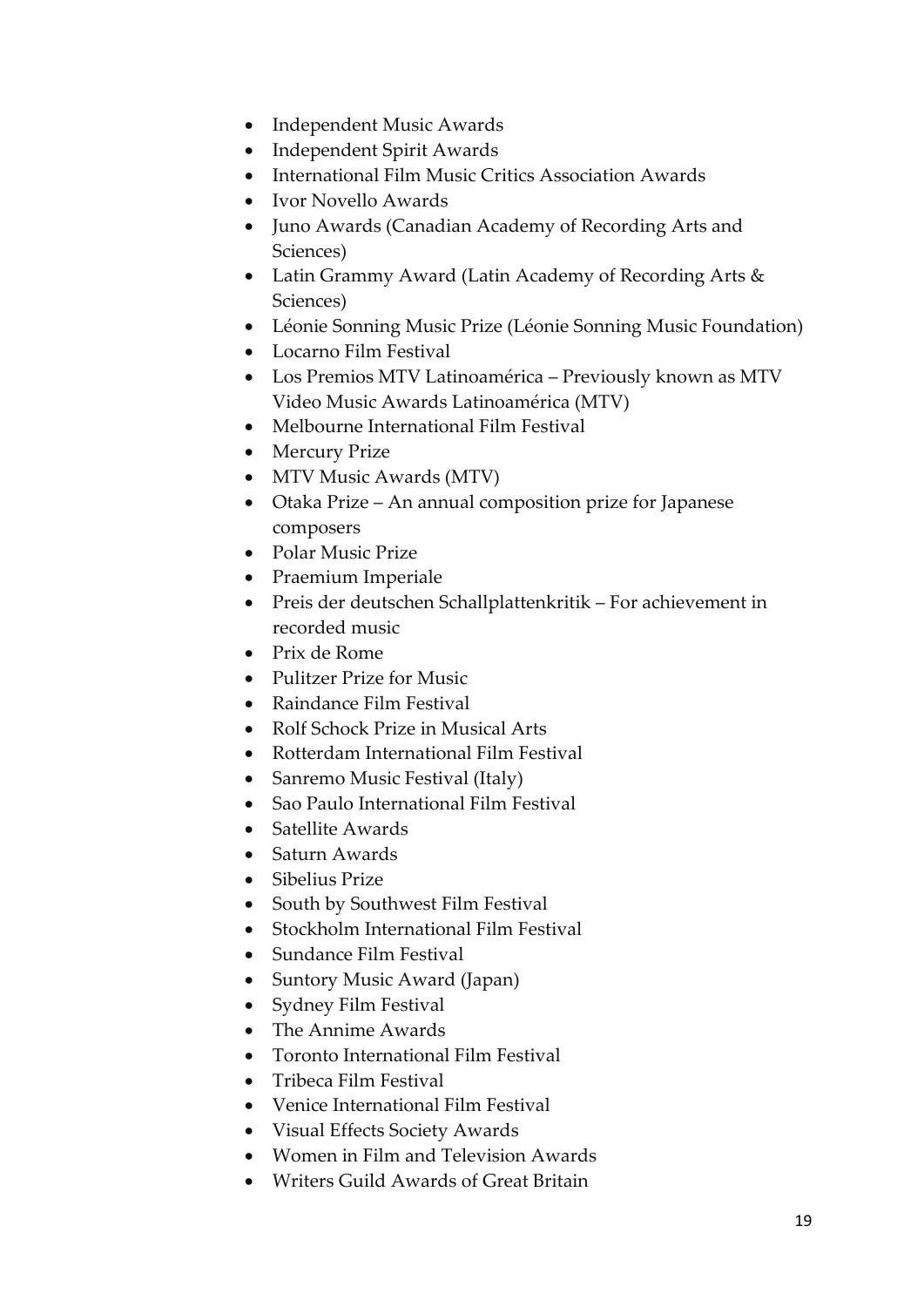Writers Guild of America Awards

9. The applicant must provide letters of endorsement as specified in the table below, which must:

(a) be written on headed paper, dated, and signed by the author who must be an authorised member of the organisation such as the Chief Executive, Artistic Director, Principal or Chair;

(b) include details of the author's credentials (for example, a Curriculum Vitae or résumé) and how they know the applicant (whether through personal relationship or reputation);

(c) detail the applicant's achievements in his specialist field and how in the opinion of the author he has demonstrated that he is, or has the potential to become, a world leader in his field;

(d) describe how the applicant would benefit from living in the Isle of Man and the contribution he could make to cultural life in the Isle of man, including details of any future professional engagements in the Isle of Man that the author is aware of;

(e) include full contact details of the author including personal email address and direct telephone number so that personal contact can be made; and

(f) be written specifically for the purpose of supporting the application, not as a general all-purpose reference letter.

# **Letters of endorsement for exceptional talent and exceptional promise**

The applicant must provide 3 letters of endorsement (as described in paragraph 9 above).

The **first letter** must be from a **UK based** arts or cultural organisation, institution or company which is well-established nationally and/or internationally and widely acknowledged as possessing expertise in its field.

The **second letter** must be from another arts or cultural organisation, institution or company which is well-established nationally and/or internationally and widely acknowledged as possessing expertise in its field. This second organisation may be UK, Isle of Man or overseas based.

The **third letter** may be **either** from a third arts or cultural organisation, institution or company (UK, Isle of Man or overseas based) which is wellestablished nationally and/or internationally and widely acknowledged as possessing expertise in its field or from an eminent individual with internationally recognised expertise in the applicant's specialist field.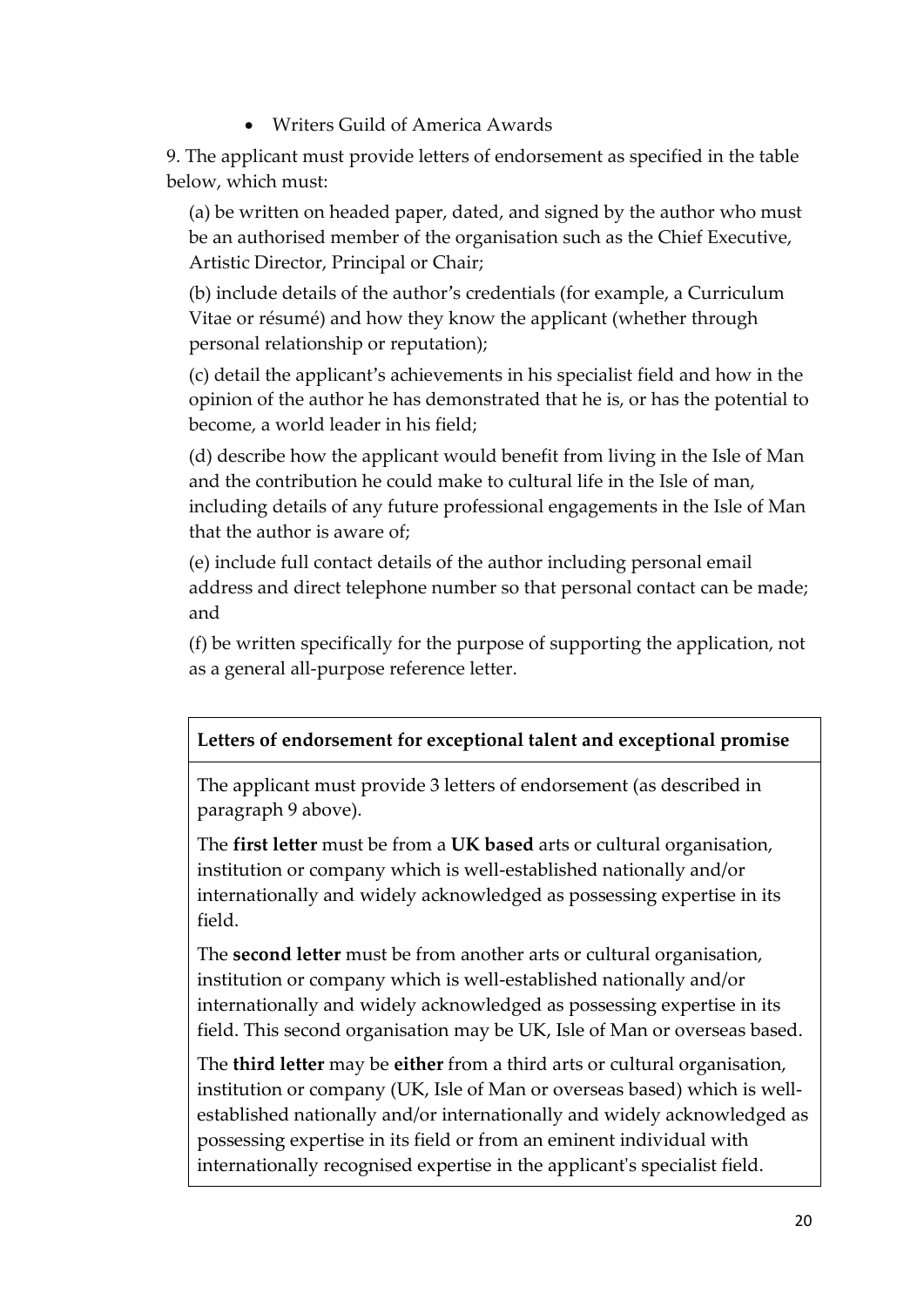# **Criteria for endorsement by Tech City UK**

10. To be considered for endorsement, the applicant must:

- (a) satisfy one of the mandatory criteria in the table below; and
- (b) satisfy at least two of the qualifying criteria in the table below.

# **Mandatory Criteria**

The applicant must:

Have a proven track record of innovation in the digital technology sector as a director, founder or employee of a digital technology sector company; Demonstrate recognition for work outside their immediate occupation that has contributed to the advancement of the sector.

# **Qualifying Criteria**

The applicant must:

Have made significant technical, commercial or entrepreneurial contributions in the digital technology sector as either a director, founder, or employee of a digital technology sector company;

Have been recognised as a world leading talent in the digital technology sector;

Have undergone continuous learning / mastery of new digital skills (commercial or technical) throughout their career;

Demonstrate exceptional ability in the field by making academic contributions through research.

### 11. The applicant must provide the following documents:

(a) A completed Designated Competent Bodies' Tier 1 (Exceptional Talent) application form;

(b) A curriculum vitae outlining his career and publication history (of no more than 3 A4 sides in length).

(c) A personal cover letter written by the applicant (of no more than 2 A4 sides in length. This letter must:

(i) include why the applicant wants to come to the Isle of Man;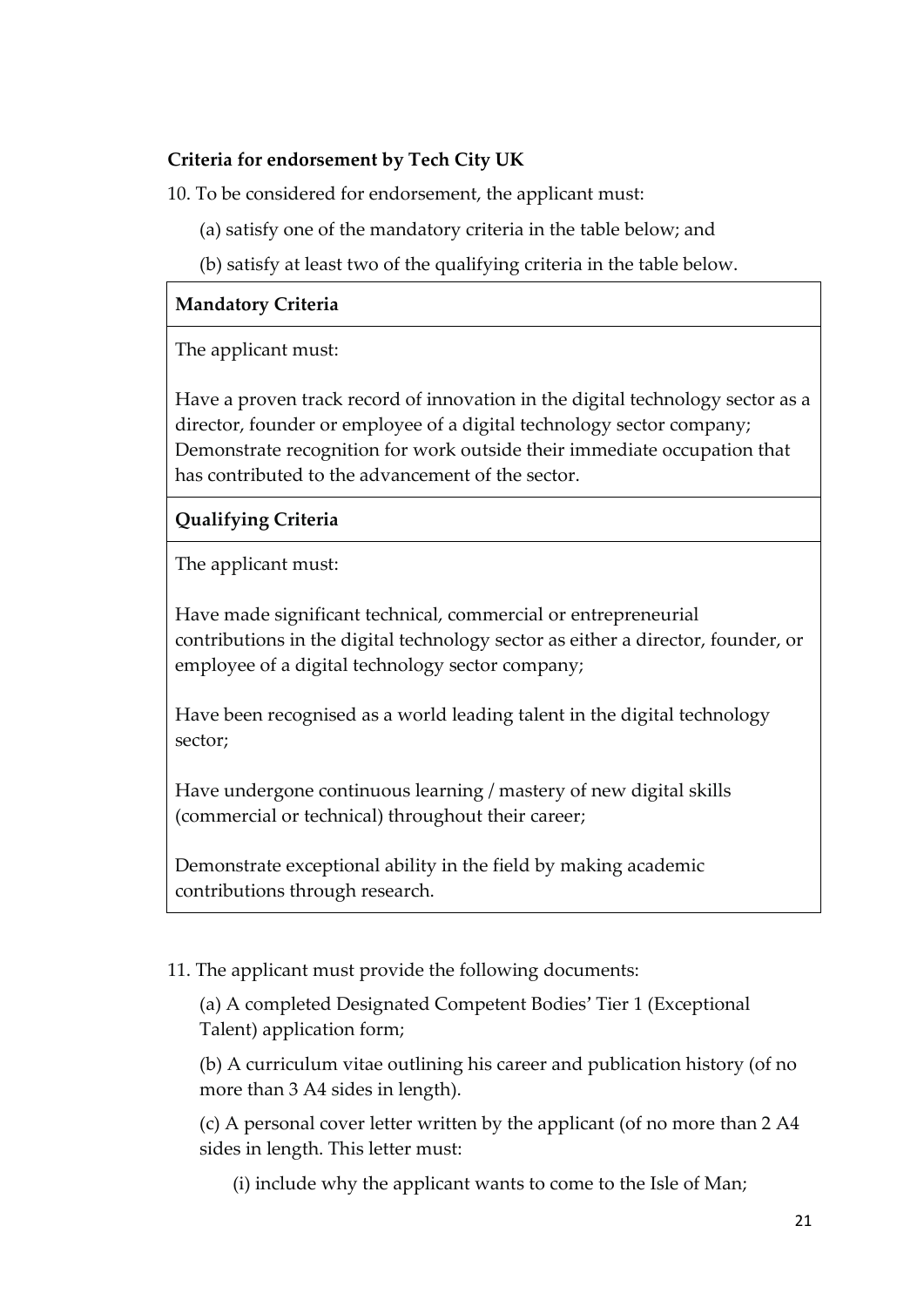(ii) include details of their intended occupation in the Isle of Man;

(iii) include details of which region/city they intend to base themselves in;

(iv) explain how the Isle of Man digital sector would benefit from their work; and

(v) include details of the applicant's long term plans in the Isle of Man.

(d) Two dated letters of recommendation on headed paper written in support of the application signed by a recognised expert who is familiar with his work and his contribution to his field, and is qualified to assess his claim to be a world leader or potential world leader in his field. Both letters must:

(i) be written and signed by an authorised member of the organisation they represent, such as the Chief Executive, Chief Operating Officer, Finance Director or Head of Course;

(ii) include details of the author's credentials (for example, a curriculum vitae);

(iii) include details of how the recognised expert knows the applicant;

(iv) include the applicant's achievements in the specialist field, and how, in the opinion of the recognised expert, the applicant exhibits exceptional talent;

(v) include how the applicant would benefit from living in the Isle of Man and the contribution they would make to the Isle of Man digital technology sector;

(vi) include details of any future professional engagements the applicant has in the Isle of Man where applicable; and

(vii) include the recognised expert's personal email address and direct telephone number.

(e) Evidence in relation to the relevant mandatory and qualifying criteria listed above. This evidence must consist of no more than 10 documents in total, and must be submitted as paper-based documents in hard copy with the application.

12. The documents in paragraph 11 above must be written in English or accompanied by authorised English translations.

13. When assessing applicants Tech City UK will take into consideration the following: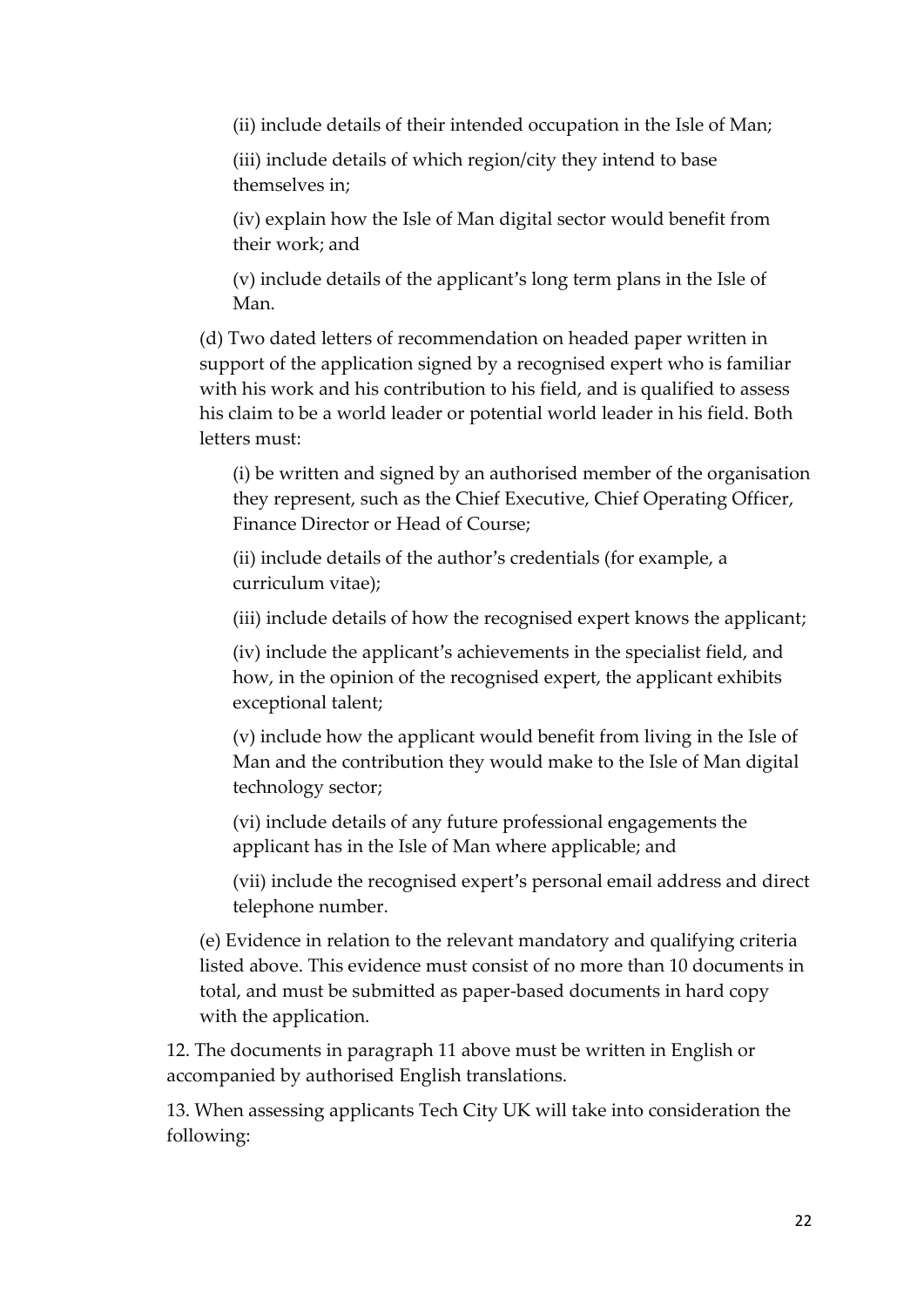(a) The applicant's track record/career history (including his international standing, the significance of his work and the impact of his activity in a company or as an individual);

(b) The strength of the supporting statements in the letter of personal recommendation, and evidence in relation to qualifying criteria; and

(c) The expected benefits of the applicant's presence in the Isle of Man in terms of the contribution to the Isle of Man digital technology sector."